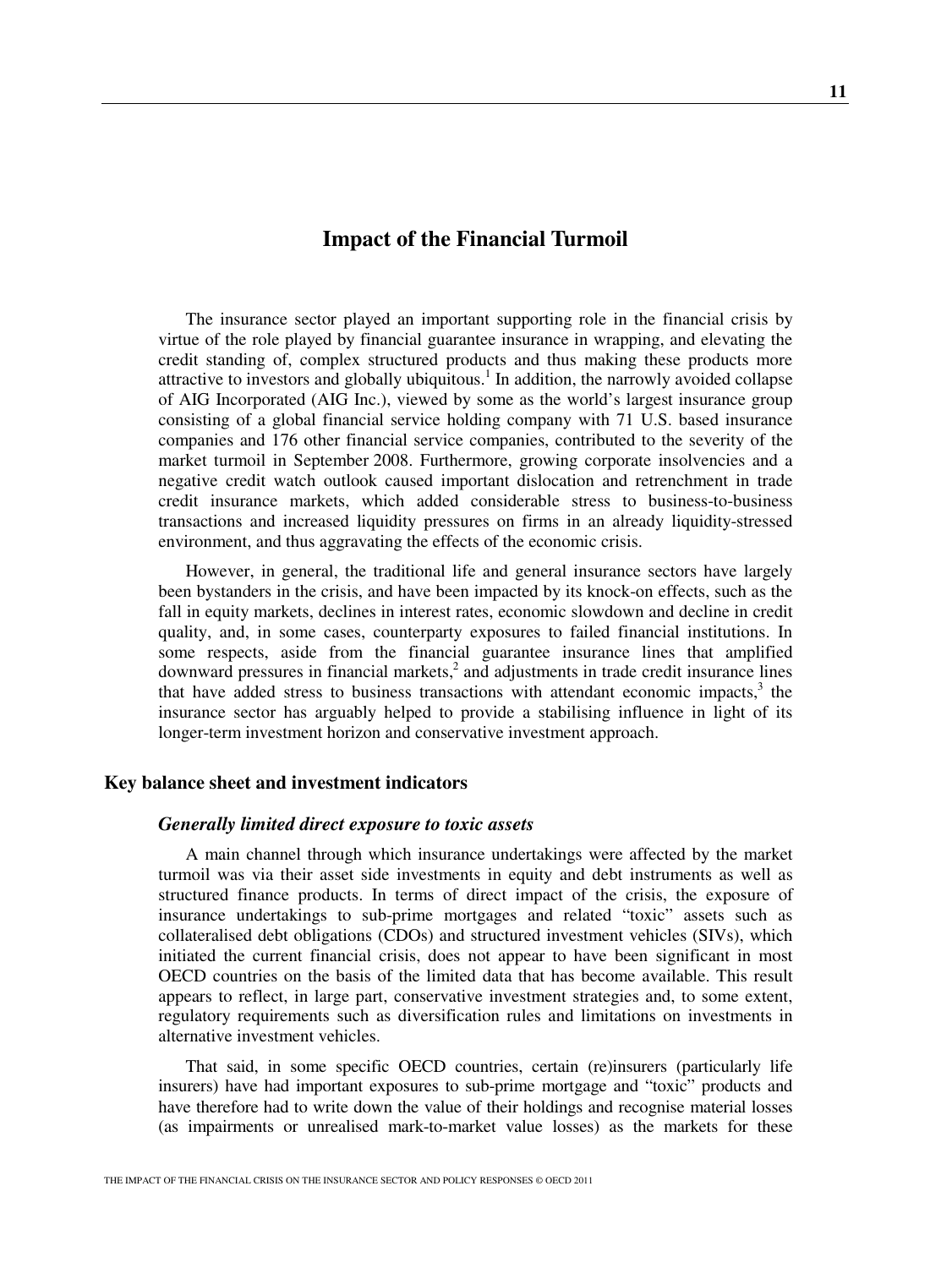products collapsed. Based on aggregated data from Bloomberg, as of January 2010, insurers worldwide have reported write-downs and credit losses of USD 261 billion, compared with USD 1 230 billion in the banking sector. In Europe, the insurance sector reported USD 69 billion of write-downs and credit losses, while the comparable amount for the US is USD 189 billion. As of January 2010, four major insurance groups accounted for 54% of all write-downs worldwide, namely, AIG, ING Groep N.V., Ambac Financial Group Inc and Aegon NV, that recorded write-downs valued at USD 98.2 billion, USD 18.6 billion, USD 12.0 billion and USD 10.7 billion respectively (see Table 1).





USD billion (as of January 2010)

Source: Bloomberg.

#### Table 1. **Write-downs, credit losses and capital raised by major insurance companies**

|                                    | Writedown & |       |            |                          |
|------------------------------------|-------------|-------|------------|--------------------------|
|                                    | Loss        |       |            | Capital Raised Shortfall |
| Insurance companies                |             |       |            |                          |
| American International Group (AIG) |             | 98.2  | 98.1       | $-0.1$                   |
| <b>ING Groep N.V.</b>              |             | 18.6  | 24.1       | 5.5                      |
| Ambac Financial Group Inc.         |             | 12.0  | 1.4        | $-10.6$                  |
| Aegon NV                           |             | 10.7  | 4.0        | $-6.7$                   |
| <b>Hartford Financial SVCS GRP</b> |             | 9.7   | 6.4        | $-3.3$                   |
| Fortis                             |             | 9.3   | 22.7       | 13.4                     |
| Swiss Re                           |             | 8.5   | 2.9        | $-5.6$                   |
| Metlife Inc.                       |             | 7.2   | 4.0        | $-3.2$                   |
| Allianz SE                         |             | 7.0   | 2.0        | $-5.0$                   |
| <b>Allstate Corp</b>               |             | 6.6   | 0.0        | $-6.6$                   |
| Prudential Financial Inc.          |             | 6.6   | 5.9        | $-0.7$                   |
| MBIA Inc                           |             | 5.7   | 1.0        | $-4.7$                   |
| Aflac Inc.                         |             | 5.2   | 0.0        | $-5.2$                   |
| Genworth Financial Inc-CL A        |             | 4.8   | 0.6        | $-4.2$                   |
| XL Capital                         |             | 4.0   | 2.6        | $-1.4$                   |
| CNA Financial Corp                 |             | 3.1   | 1.2        | $-1.9$                   |
| <b>Zunch Financial</b>             |             | 3.1   | 0.0        | $-3.1$                   |
| Other                              |             | 40.7  | $14.8^{F}$ | $-25.9$                  |
| Total                              |             | 261.0 | 191.7      | $-69.3$                  |
| memo tem total US                  |             | 188.9 | 127.4      | $-61.5$                  |
| memo item: total European          |             | 69.0  | 59.9       | $-9.1$                   |

Total since 2007, in USD billion (as of January 2010)

Source: Bloomberg.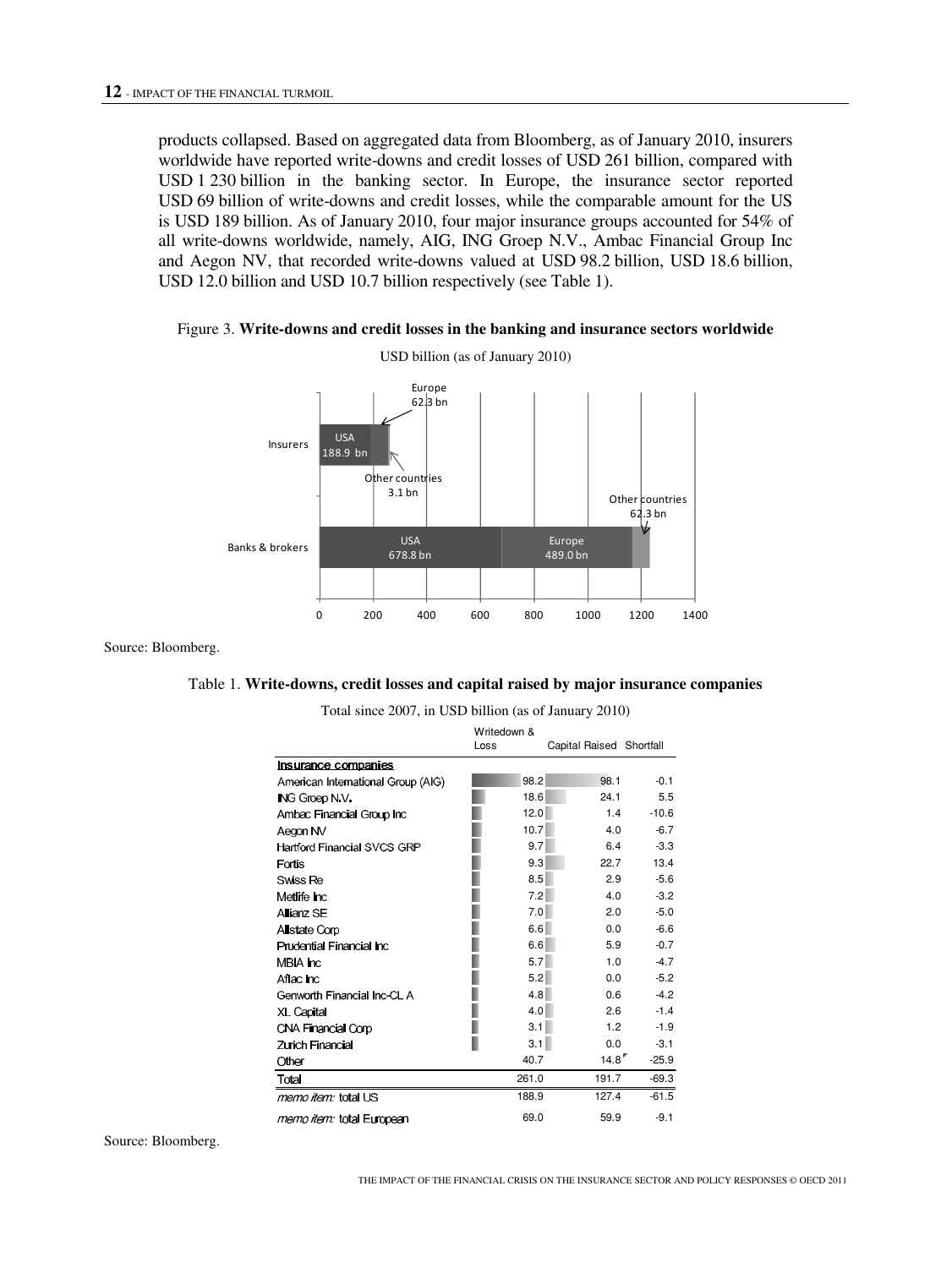The indirect effects of the crisis – involving large declines in world equity markets from October 2008 to March 2009, changes in corporate spreads and risk-free rates, and developments in the real economy – have been moderate in their impact on the insurance sector but nonetheless became more pronounced in 2008 since the outbreak of the crisis in 2007. These are discussed below.

### *Balance sheet and investment portfolio trends*

In a healthy market environment, it can be expected that industry assets will grow due to continued receipt of premium income, positive reinvested investment returns, stable dividends and share repurchases, debt and share issuance, and, if equity markets are favourable, positive changes in the value of assets. However, in the context of the crisis, the growth in total industry assets of insurance undertakings in OECD insurance markets (for which 2008 data was available) was mixed in 2008. As shown in Figure 4, in nine countries (out of seventeen for which such data was available) total life industry assets fell. Within this category, Australia, Belgium, Finland, Germany and the United States showed the largest drop – in the range of  $-8\%$  to  $-50\%$  – with Australia and Belgium reporting the highest decrease in assets in the life segment, down by 14% and 50% respectively in 2008. By contrast, total life industry assets grew exceptionally strongly in Turkey,<sup>4</sup> and strong growth was recorded in Poland and Mexico.

In the non-life sector, the pattern is of more generalised positive growth in industry assets, with only six countries (out of eighteen for which such data was available) experiencing a decrease in their non-life assets. Asset growth was positive or flat for composite undertakings in eight of the nine countries that have provided information.<sup>5</sup>

# *Generally limited allocation to equity has helped to protect insurers from market volatility*

Equity holdings in investment portfolios have been a channel through which the financial turmoil affected insurers and brought about a fall in the value of portfolio holdings. However, this transmission channel appears to have generally been limited for insurers, as equity holdings in many OECD countries do not make up a dominant proportion of insurers' overall investment portfolios, reflecting a downward trend in equity ownership in recent years; that said, there may be cases of insurers within these jurisdictions that have higher equity exposures and thus may have been adversely impacted by equity market declines.

As shown in Figure 5, in most OECD countries that provided information for 2008, bonds – not equity – remain by far the dominant asset class across life, non-life and composite insurance segments, accounting respectively for 67%, 62% and 74%, suggesting an overall conservative stance.<sup>6</sup> There are also OECD countries like Austria, Finland, France, Italy, the Netherlands and Poland that showed significant portfolio allocations to equities, in the range of 23% to 38%.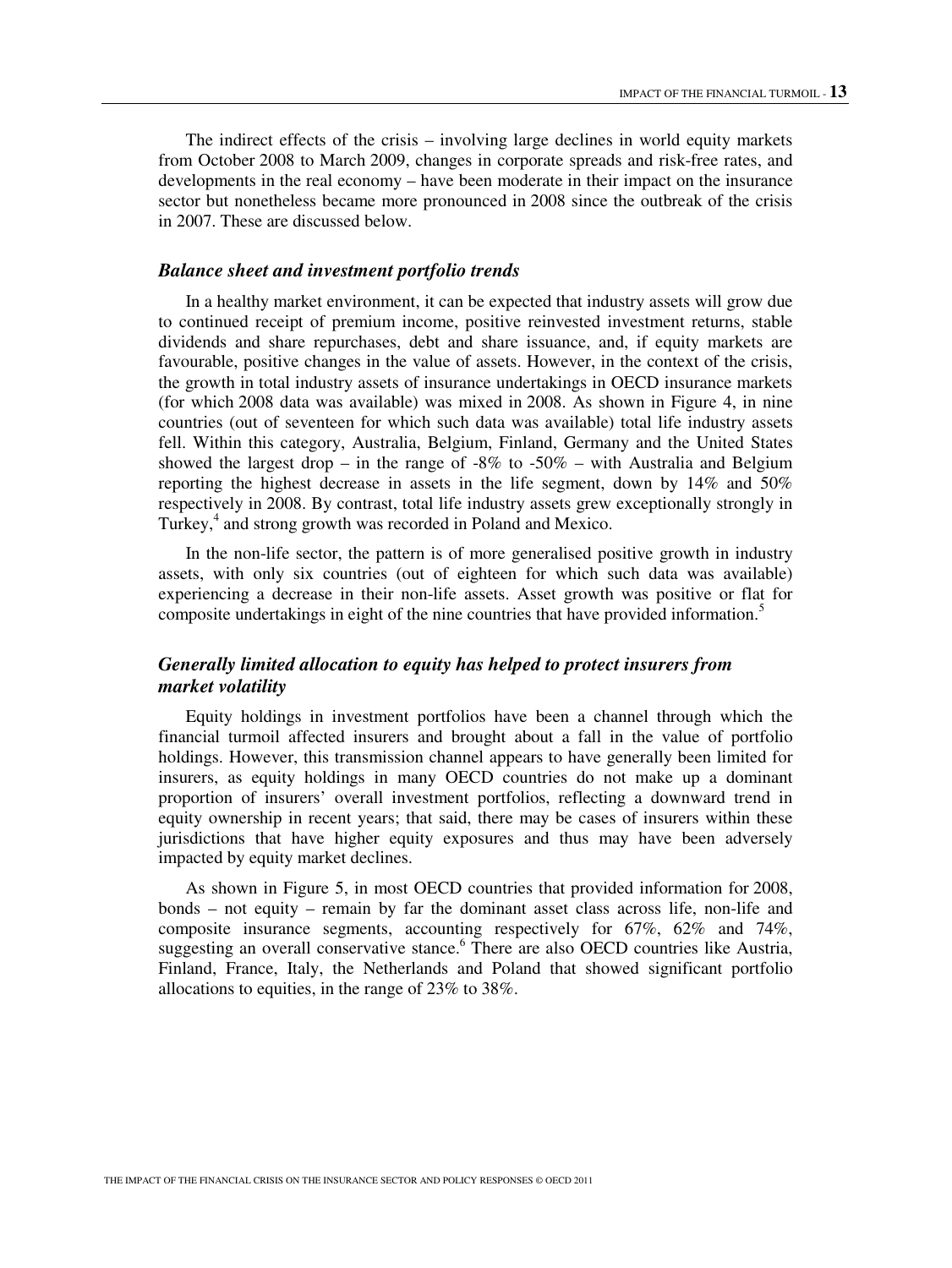# Figure 4. **Annual growth of industry assets by type of segment over 2007-2008 in selected OECD countries**

Percentage

| Life      |             |                |       |         |                    |                    |                     |                                        |                 |        |                              |      |
|-----------|-------------|----------------|-------|---------|--------------------|--------------------|---------------------|----------------------------------------|-----------------|--------|------------------------------|------|
|           |             |                |       |         |                    |                    |                     |                                        |                 |        | $\overline{\phantom{1}}$ 255 |      |
|           | TUR         |                |       |         |                    |                    |                     |                                        |                 |        |                              |      |
|           | MEX<br>POL  |                |       |         |                    |                    |                     |                                        | $11.2\,$<br>7.1 |        |                              |      |
|           | SVK         |                |       |         |                    |                    |                     |                                        |                 |        |                              |      |
|           | AUT         |                |       |         |                    |                    |                     | $\blacksquare$ 3.2<br>$\overline{3.0}$ |                 |        |                              |      |
|           | $CZE$       |                |       |         |                    |                    |                     | $\overline{\phantom{0}}$ 2.9           |                 |        |                              |      |
|           | FRA         |                |       |         |                    |                    |                     | $\blacksquare$ 2.8                     |                 |        |                              |      |
|           | <b>NLD</b>  |                |       |         |                    |                    |                     | $\rm 0.1$                              |                 |        |                              |      |
|           | PRT         |                |       |         |                    |                    | $-2.3$              |                                        |                 |        |                              |      |
|           | CAN         |                |       |         |                    |                    | $-5.7$<br>J.        |                                        |                 |        |                              |      |
|           | LUX         |                |       |         |                    |                    | $-5.7$              |                                        |                 |        |                              |      |
|           | <b>ITA</b>  |                |       |         |                    |                    | $-6.1$              |                                        |                 |        |                              |      |
|           | DEU         |                |       |         |                    | $-8.7$             | ٠                   |                                        |                 |        |                              |      |
|           | <b>USA</b>  |                |       |         |                    | $-8.8$             |                     |                                        |                 |        |                              |      |
|           | FIN         |                |       |         |                    | $-10.2$            |                     |                                        |                 |        |                              |      |
|           | AUS         |                |       |         |                    | $-14.2$            |                     |                                        |                 |        |                              |      |
|           | BEL         | $-50.9$        |       |         |                    |                    |                     |                                        |                 |        |                              |      |
|           |             | $-60$<br>$-50$ |       | $-40$   | $-30$              | $-20$              | $-10$               | $\pmb{0}$                              | $10\,$          | $20\,$ | 30                           | 40   |
| Non-life  |             |                |       |         |                    |                    |                     |                                        |                 |        |                              |      |
|           | LUX         |                |       |         |                    |                    |                     |                                        |                 |        |                              | 92.6 |
|           | ${\sf MEX}$ |                |       |         |                    |                    |                     | 39.5                                   |                 |        |                              |      |
|           | <b>TUR</b>  |                |       |         |                    |                    | $\blacksquare$ 27.0 |                                        |                 |        |                              |      |
|           | AUT         |                |       |         |                    |                    | 20.1                |                                        |                 |        |                              |      |
|           | POL         |                |       |         |                    | 12.4<br>U,         |                     |                                        |                 |        |                              |      |
|           | SVK         |                |       |         |                    | 7.4                |                     |                                        |                 |        |                              |      |
|           | CAN         |                |       |         |                    | $\blacksquare$ 5.2 |                     |                                        |                 |        |                              |      |
|           | CZE         |                |       |         |                    | 4.5                |                     |                                        |                 |        |                              |      |
|           | AUS         |                |       |         |                    | 3.8                |                     |                                        |                 |        |                              |      |
|           | PRT         |                |       |         |                    | $1.6\,$            |                     |                                        |                 |        |                              |      |
|           | FRA<br>FIN  |                |       |         |                    | $0.5\,$            |                     |                                        |                 |        |                              |      |
|           | <b>ITA</b>  |                |       |         | $-0.1$             | $0.3\,$            |                     |                                        |                 |        |                              |      |
|           | <b>NLD</b>  |                |       |         | $-1.6$             |                    |                     |                                        |                 |        |                              |      |
|           | <b>USA</b>  |                |       |         | $-3.6$             |                    |                     |                                        |                 |        |                              |      |
|           | IRE         |                |       |         | $-4.4$             |                    |                     |                                        |                 |        |                              |      |
|           | DEU         |                |       |         | $-5.0$             |                    |                     |                                        |                 |        |                              |      |
|           | <b>BEL</b>  |                |       | $-15.1$ |                    |                    |                     |                                        |                 |        |                              |      |
|           |             | $-60$          | $-40$ | $-20$   |                    | $\pmb{0}$          | $20\,$              | $40\,$                                 | 60              |        | 80                           | 100  |
| Composite |             |                |       |         |                    |                    |                     |                                        |                 |        |                              |      |
|           | ${\sf MEX}$ |                |       |         |                    |                    |                     |                                        | 21.1            |        |                              |      |
|           | BEL         |                |       |         |                    |                    | $\blacksquare$ 14.5 |                                        |                 |        |                              |      |
|           |             |                |       |         |                    |                    |                     |                                        |                 |        |                              |      |
|           | CZE         |                |       |         |                    | $\blacksquare$ 7.8 |                     |                                        |                 |        |                              |      |
|           | <b>SVK</b>  |                |       |         |                    | $\blacksquare$ 6.0 |                     |                                        |                 |        |                              |      |
|           | ESP         |                |       |         |                    | $\blacksquare$ 1.7 |                     |                                        |                 |        |                              |      |
|           | GRE         |                |       |         | $\blacksquare$ 1.1 |                    |                     |                                        |                 |        |                              |      |
|           |             |                |       |         |                    |                    |                     |                                        |                 |        |                              |      |
|           | PRT         |                |       |         | 0.5<br>H.          |                    |                     |                                        |                 |        |                              |      |

Note: Life segment includes unit-linked.

TUR FRA

-9.8

-0.4

-20 -10 0 10 20 30 40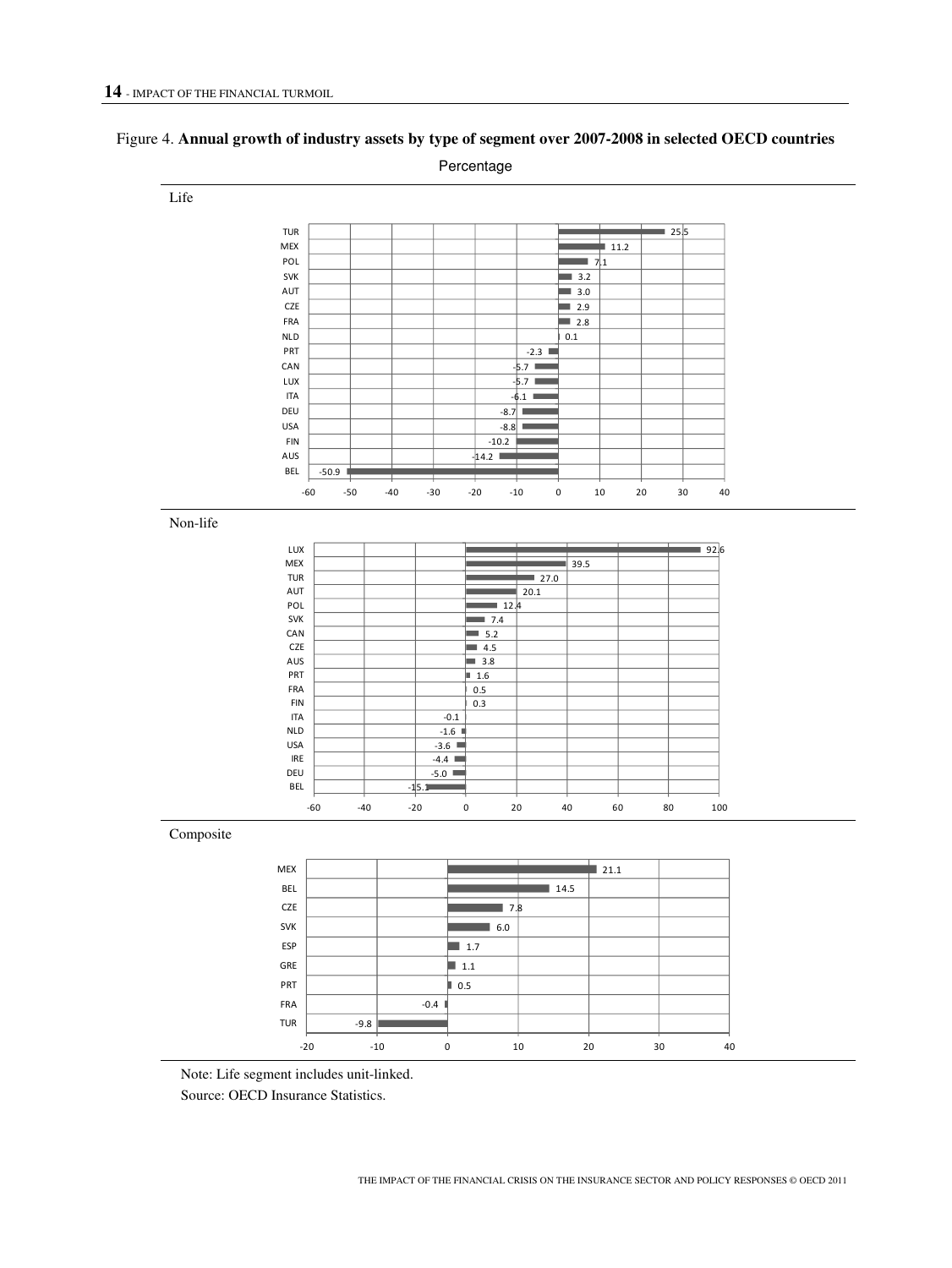There seems to be a consistent investment pattern among life and non-life undertakings across OECD countries. For most of the countries for which such data was available, life insurance undertakings invest more heavily in bonds than non-life undertakings, respectively 69% and 61% on average (simple average). With respect to investments in shares, non-life undertakings invested on average 15% of their investments in this asset class as opposed to 8% for life insurance undertakings. For example, in Italy, 38.4% of the total non-life portfolio was invested in shares in 2008, as compared to 10.5% of the total life portfolio. Yet, the reverse situation exists (*i.e.*, greater investment in shares by life insurance undertakings when compared to non-life undertakings) in Belgium, Canada, the Czech Republic and Finland.

In almost all OECD countries for which such data was available, the weight of equities in portfolios decreased from 2007 to 2008, or increased only marginally (see Figure 6). This may be due to real rebalancing or to a decrease in the weight of equity in the total portfolio owing to the fall in equity prices.

### Figure 5. **Direct insurers' asset allocation for selected investment categories by segments in selected OECD countries<sup>7</sup> , 2008**



As a percentage of total investments

Life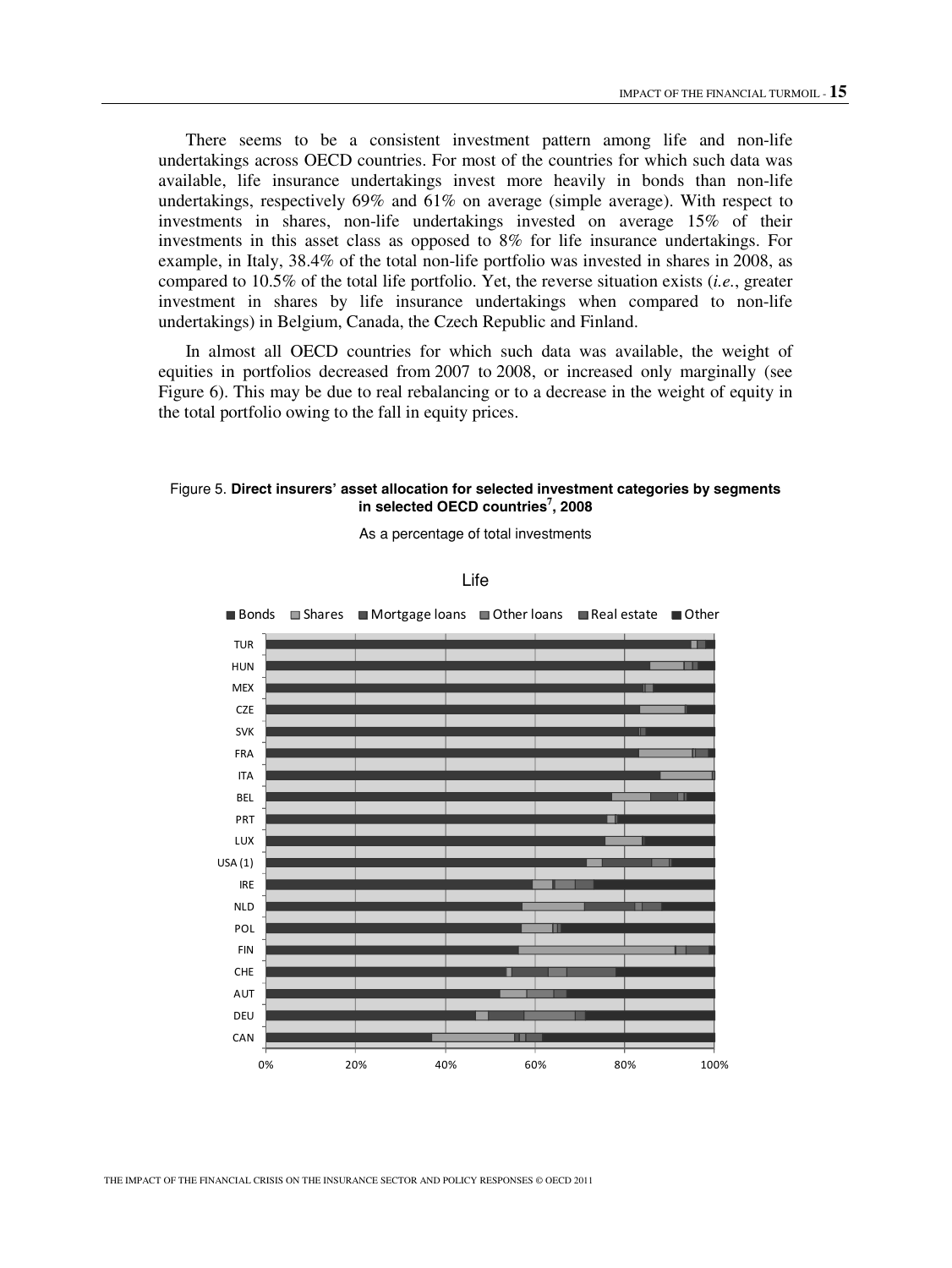

Non-life

**Composite** 



■ Bonds ■ Shares ■ Mortgage loans ■ Other loans ■ Real estate ■ Other

Note: The category of investment identified as 'Other' includes primarily cash, deposits and to a much less extent alternative investments (hedge funds, private equity, and commodities, among others).

(1) "Bonds" includes only long-term bonds. Short-term debt investments are included in "other investments".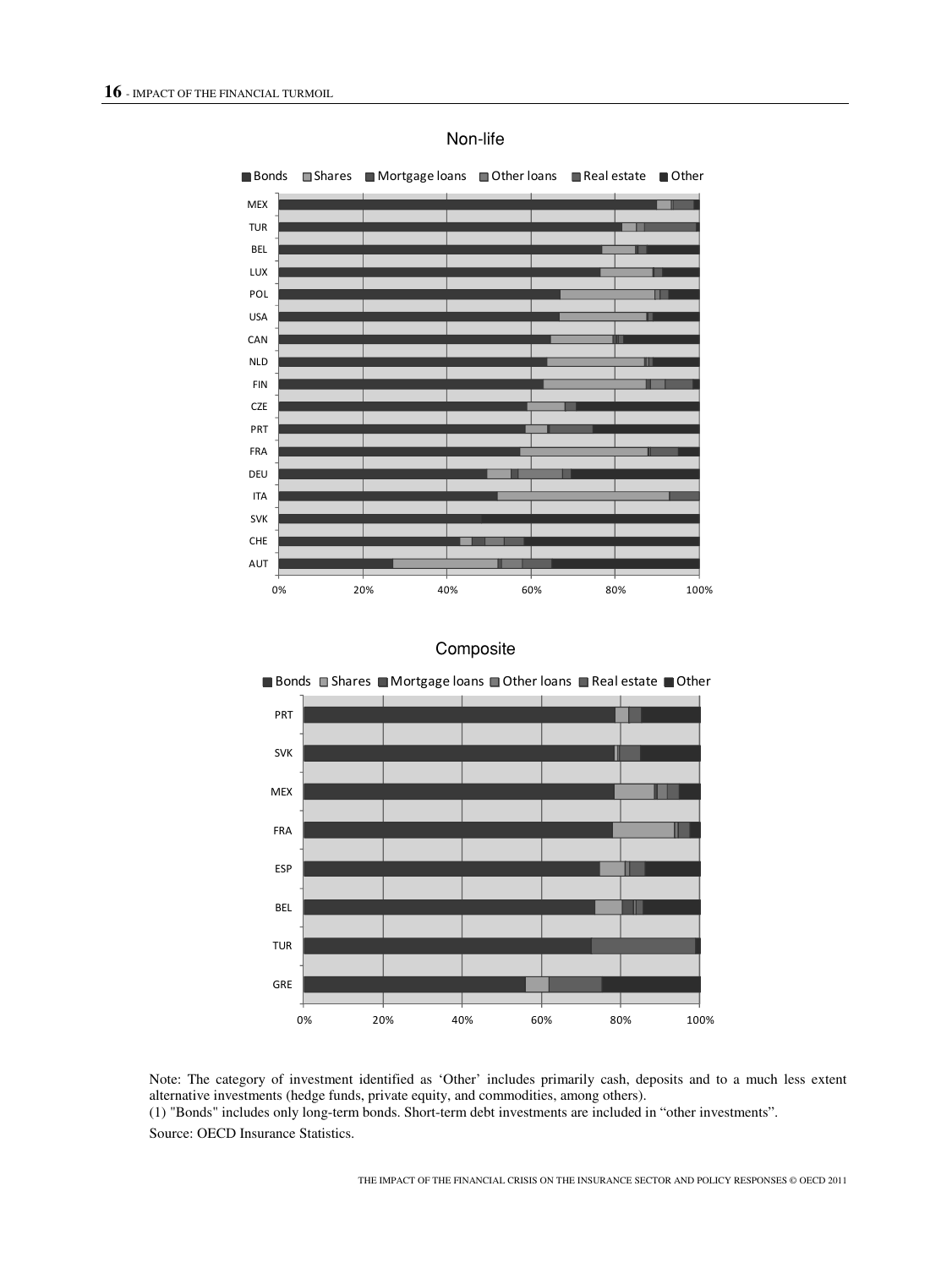# *The important role of equity investments in privately held equities in some OECD countries*

Six OECD countries out of eleven for which such data was available displayed a share of privately held equities equal or more than half of total equities held by insurers (see Figure 7). This asset class, not traded on an active market, is valued at book value in certain jurisdictions (*e.g.*, Portugal). In the case of long-term assets such as investments in other companies, the book value does not reflect the actual value. Should the value of the company's stock increase over time, the value of the asset remains hidden until the shares of equity are sold and an actual cash flow is realised.

### Figure 6. **Variation in equity allocations as a share of total portfolio investment, by segments, 2007-08 in selected OECD countries<sup>8</sup>**



#### **Composite**

Equity **Bonds** 



Note: Data refer to direct insurance only.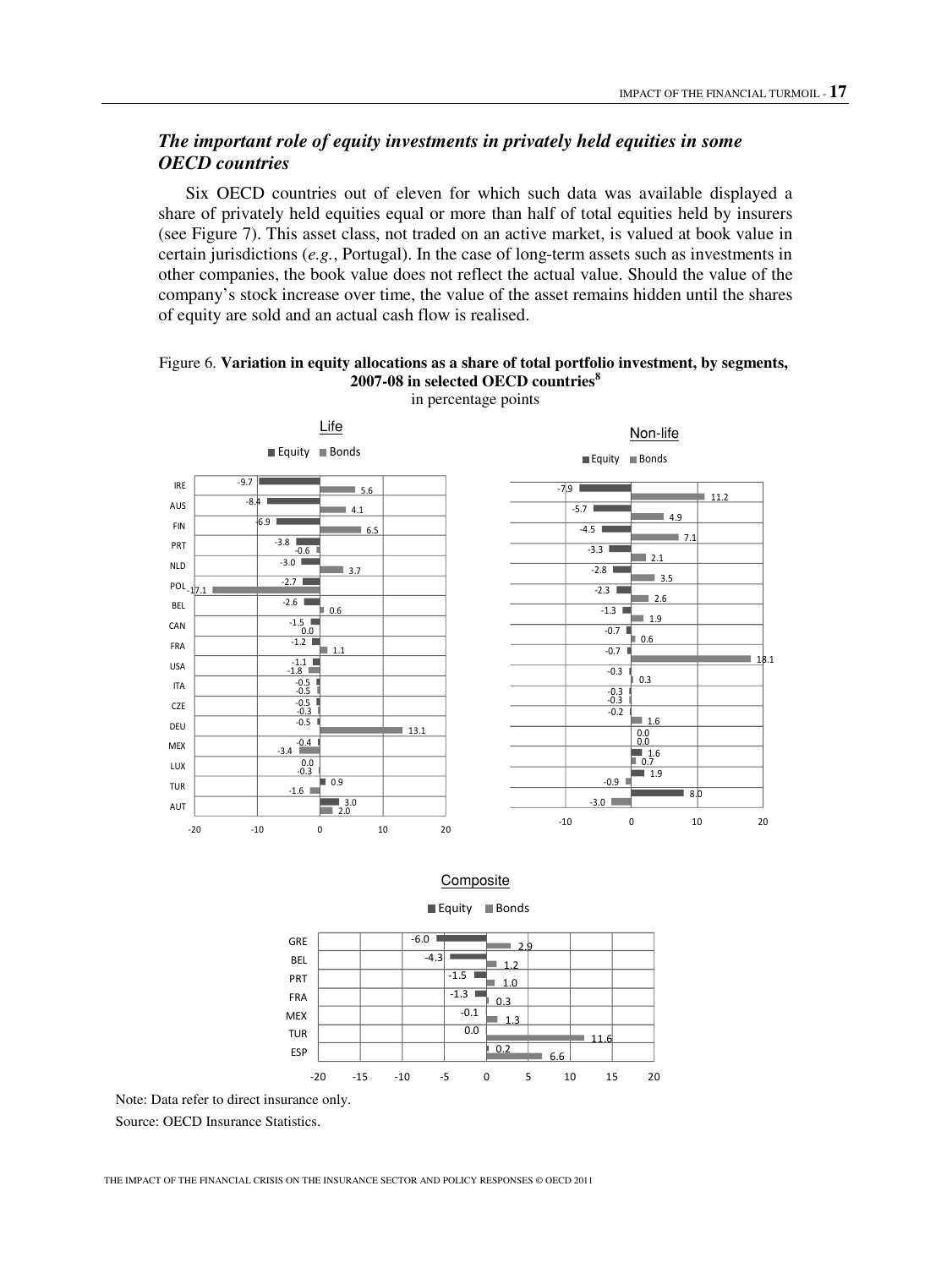### Figure 7. **Breakdown of publicly traded vs. privately held equities for all segments<sup>9</sup> in selected OECD countries, 200810**



As a percentage of total equity investments

Note: Data refer to direct insurance only. Source: OECD Insurance Statistics.

#### *Fixed-income securities may also be an important source of vulnerability*

In comparison with equity, fixed-income securities, which capture a large share of insurer portfolios, have been a source of vulnerability. The financial turmoil, by severely constraining the ability of corporations to access credit and liquidity, negatively affecting economic conditions, and thus increasing the probability of corporate defaults and increasing risk aversion, led to an extremely sharp widening of corporate spreads (see Figure 8). This widening required insurers to revalue a portion of their corporate bond holdings (specifically, those corporate bonds in their portfolios available for trading or sale – which are marked to market – as opposed to those held until maturity) to reflect lowered market values, and thus to recognise losses. The deteriorating environment for corporate bond valuations was partially offset, however, by a fall in risk-free interest rates – reflecting monetary easing – which is generally supportive of valuations of existing corporate bonds. In 2009, corporate spreads improved significantly, which may lead to gains in corporate bond holdings over 2009.

The credit exposures of life and non-life insurers to the banking sector through their fixed-income holdings of bank-issued money market and debt instruments has been a source of continued risk for the insurance sector, but this risk exposure has largely been mitigated by governmental measures to safeguard the safety of the financial system and the banking system in particular, as well as reduced by the improved financial position of the banking industry in 2009.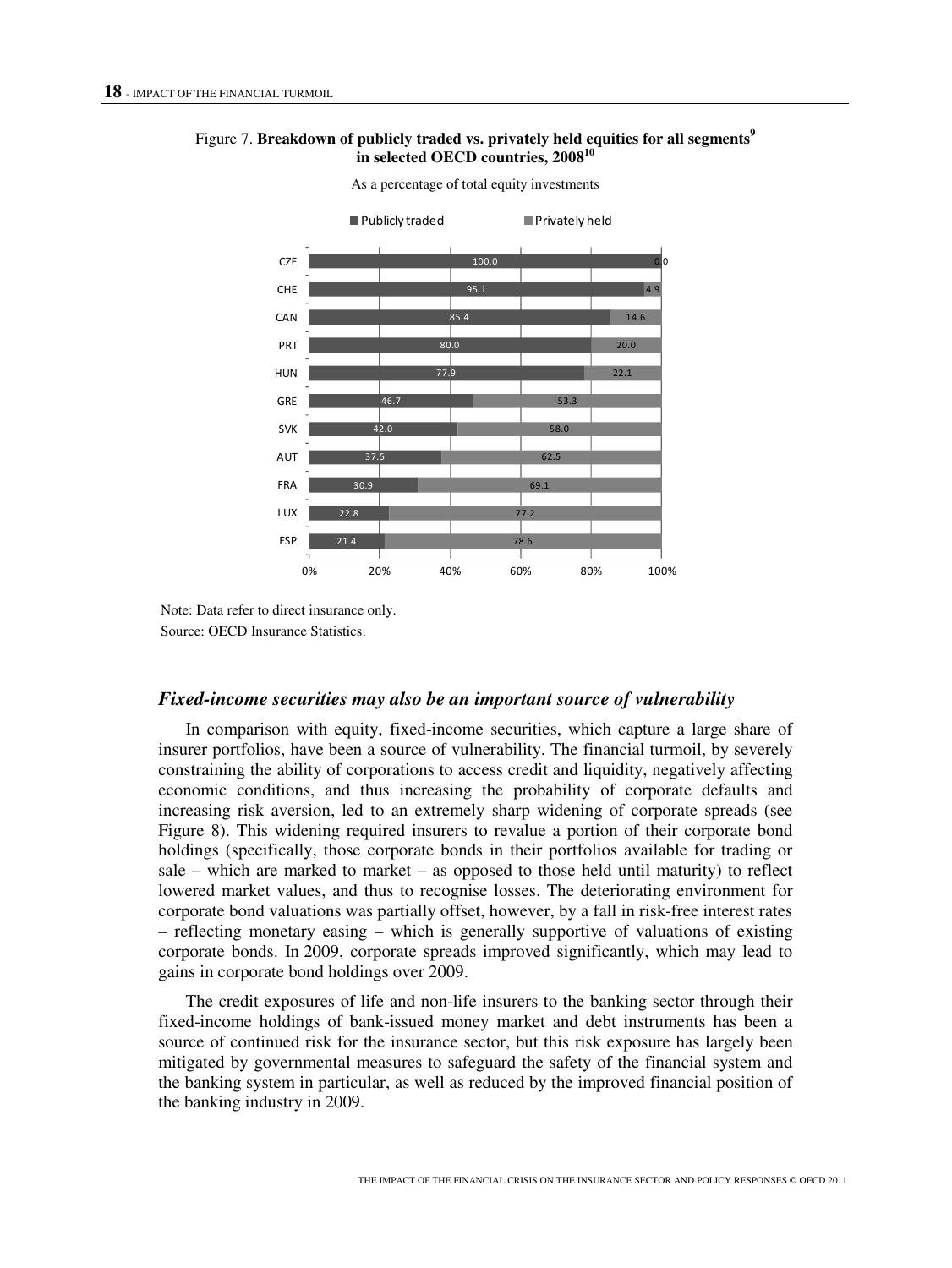

Figure 8. **Corporate bond spreads, 1995 – early 2010** 

Note: Investment grade spreads are yield spreads over treasury benchmark bonds; high-yield spreads are spreads over investment grade bond yields.

Source: Thomson Reuters Financial Datastream.







Note: (1) Data for US include both short-term bonds and long-term bonds. Source: OECD Insurance Statistics.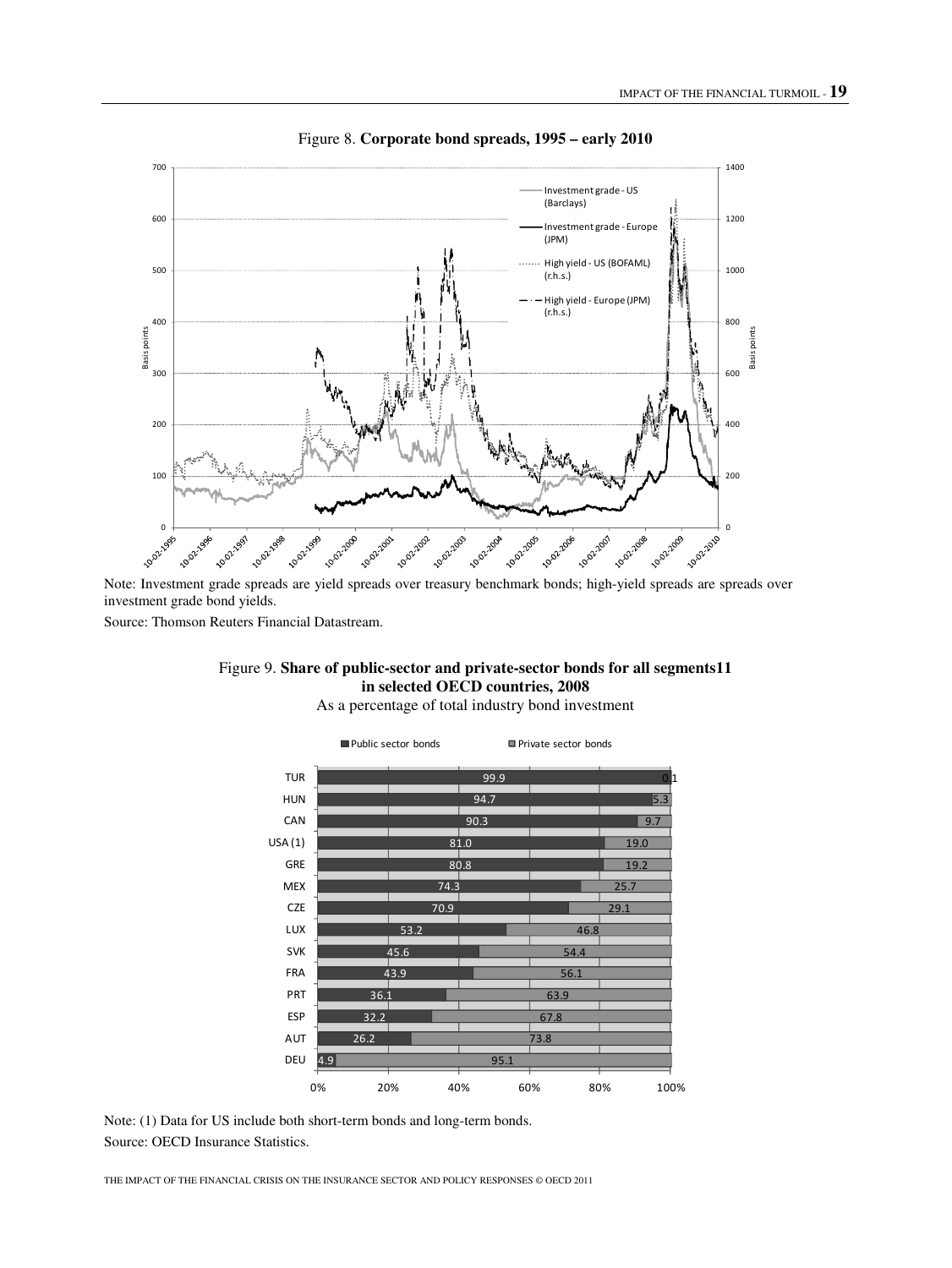The extent of insurer vulnerability to the widening of corporate spreads depends on the extent to which privately issued debt is held by insurers within their investment portfolios. In this context, it is relevant to note that within the "bond" category, the insurance industry in Canada, the Czech Republic, Greece, Hungary, Luxembourg, Mexico, Turkey and the United States, invest a significant share of the bond holdings in bonds issued by the public sector; by contrast, the insurance sector in Austria, France, Germany, Portugal, the Slovak Republic and Spain, display a greater preference for bonds issued by the private sector (see Figure 9).

### *Poor industry portfolio investment returns in some countries*

There were only four countries (out of twelve for which information is available) with negative investment return reported in at least one of the segments. Based on this limited data, the picture is that the life and non-life segment experienced a degradation of investment returns in 2008 compared with 2007, with investment returns in the non-life sector showing greater overall stability relative to the life sector, where investment returns in some countries fell substantially in relation to 2007 performance, such as in Hungary, Belgium, Finland and the Netherlands (see Figure 10).

### *Challenging time for asset-liability management in the context of the crisis*

Asset-liability management in the insurance sector has, in the context of the current crisis, been challenging. With the yield environment in the U.S. and Euro area reaching significant lows in late 2008 and early 2009 (see Figure 11), material risks arose on the liability side of insurer balance sheets, particularly for life insurers with interest-rate sensitive liabilities, such as deferred annuities or products with guaranteed yields. Lower government bond yields translate into lower discount rates used for the calculation of these liabilities, thereby increasing the present value of future payment obligations, and increasing reinvestment risk as insurers may find it more difficult in the future to secure fixed-income assets with sufficient yields to cover guaranteed rates. The impact of lower risk-free interest rates may vary from country to country, and from company to company, depending on the precise method used for the calculation of the discount rate. Where the discount rate used for the calculation of liabilities is derived from the yields on the fixedincome assets covering liabilities, and not independently extracted from government bond yields, there will be some offsetting effects on the asset side of the balance sheet.

In the United States the yield on the benchmark 10-year US government bond was 3.59% in end-January 2010, against 3.99% in July 2008 (See Figure 11). Since January 2009, the benchmark has displayed a rebound from its extremely low level in late 2008 and early 2009. This development has likely moderately eased strains on the balance sheets of life insurers with interest-sensitive liabilities.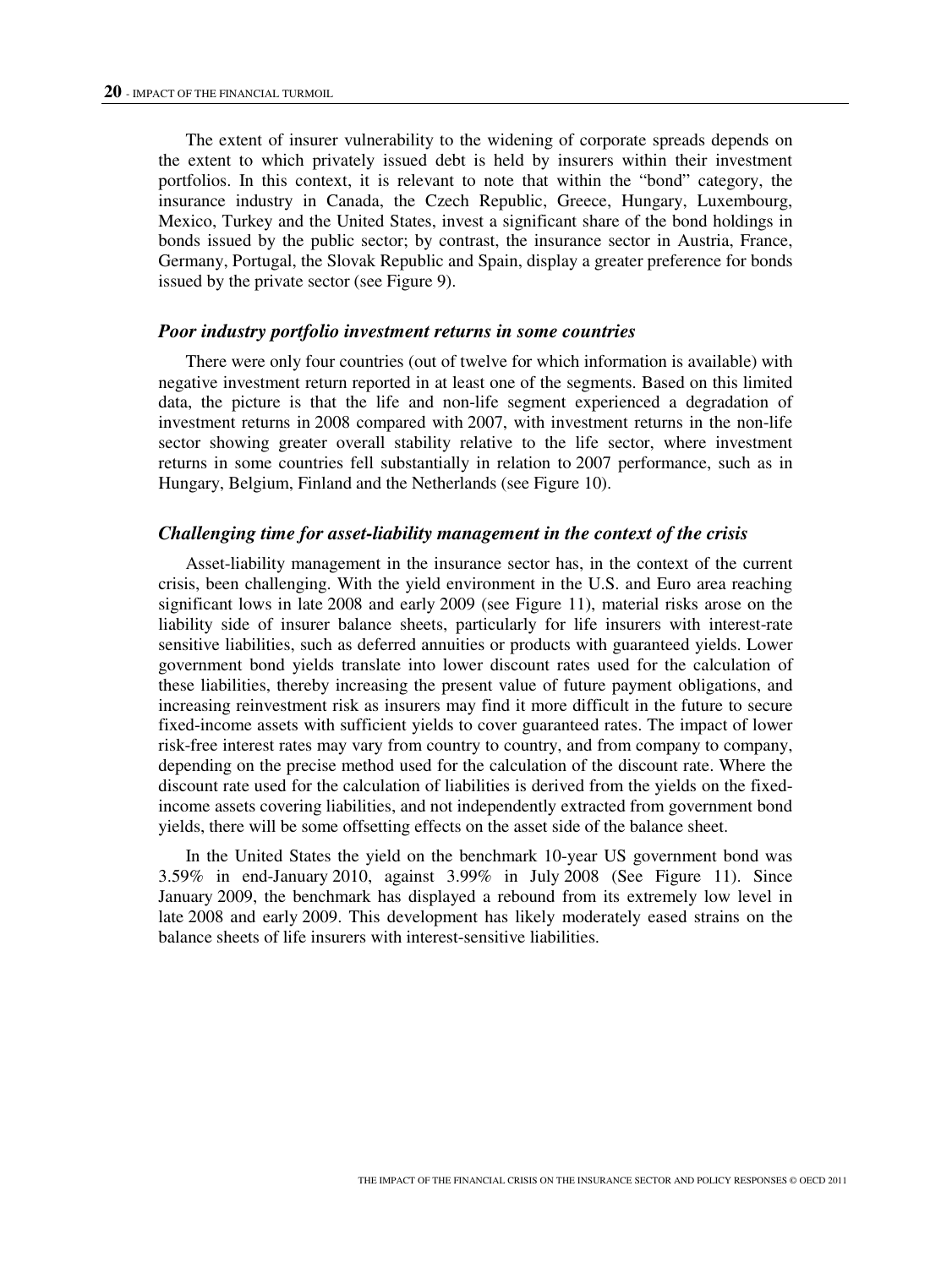

### Figure 10. **Average nominal net investment return by type of segment in selected OECD countries, in 2007 and 2008 (**percentage)

THE IMPACT OF THE FINANCIAL CRISIS ON THE INSURANCE SECTOR AND POLICY RESPONSES © OECD 2011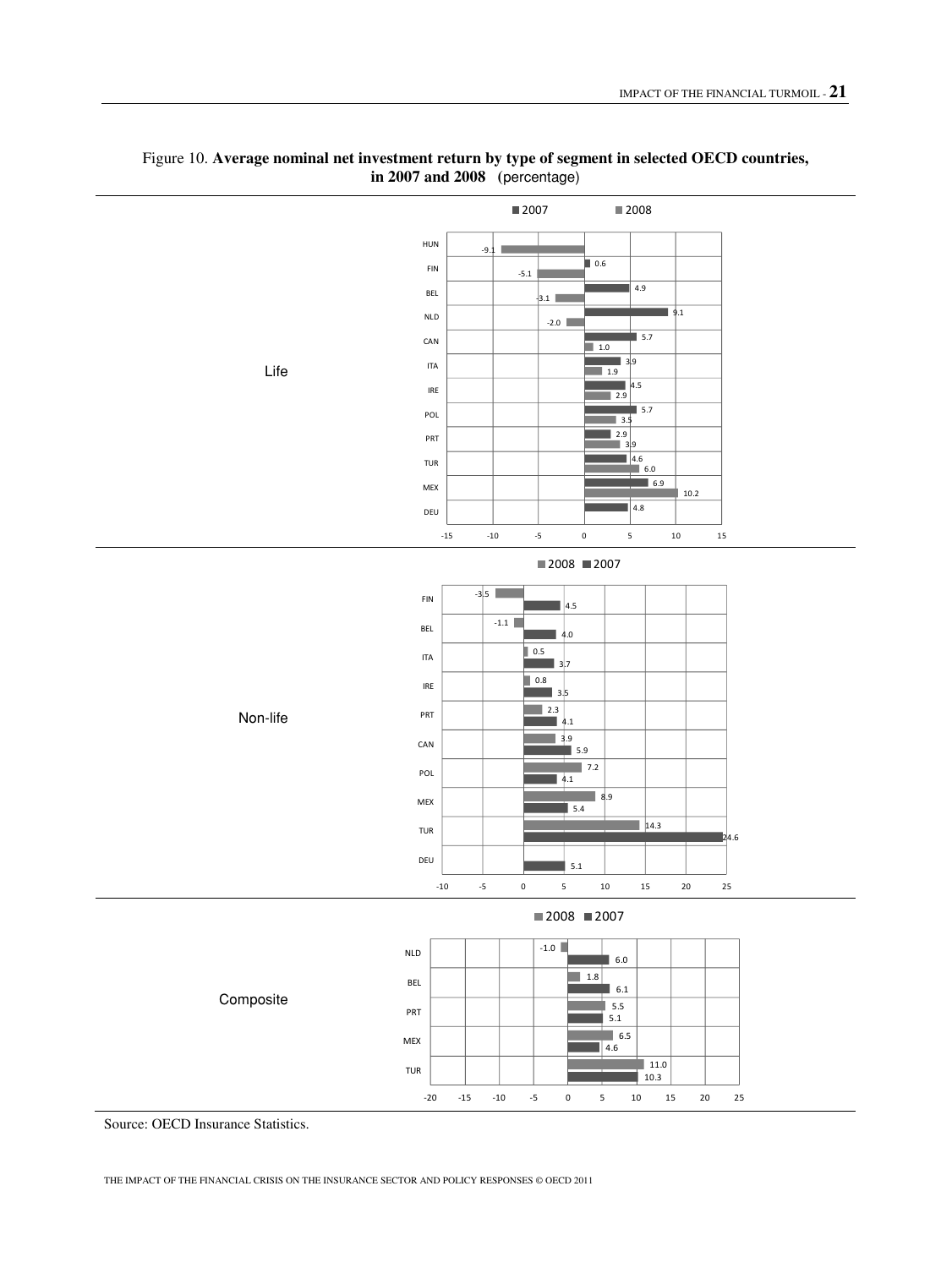

Figure 11. **10-year Government benchmark bond yields, Jan. 2004 – Jan. 2010** 

Source: Thomson Reuters Datastream.

In considering the balance sheets risks of life insurers, it is important to recognise that their balance sheets have, in recent years, grown substantially due to high growth rates in unit-linked insurance products, which are investment-type products similar to mutual funds, where the investment risk resides with the policy holder, not the insurer (see Figure 13 for the proportion of gross premiums in 2008, or for the latest year available, attributable to unit-linked products in selected OECD countries). To the extent that unitlinked products make up a large share of insurer assets, market, credit, and interest rate risks are borne by policy holders, not by the insurers. Life insurers that sold relatively risky products to customers with low risk tolerances may, as a result of the crisis, face increased reputational risk. The Madoff scandal has revealed that unit-linked products of some European insurers had invested directly or indirectly in Madoff funds.

## **Premiums**

# *Despite the economic slowdown, many OECD countries still displayed robust growth of premiums in the life segment and steady growth in the non-life segment in 2008*

For the reporting OECD countries, total aggregate net premiums written in the nonlife sector increased on average by 5.1% in 2008 compared to 2007. In the life sector, premiums displayed slightly higher growth; the OECD-weighted average net premium increased by 6.2%. However, five countries, namely, Australia, Hungary, Ireland, Italy and Luxembourg, experienced a sharp drop in their life segment, respectively -11.7%, -9.0%, -14.9%, -12.8%, -18.2%.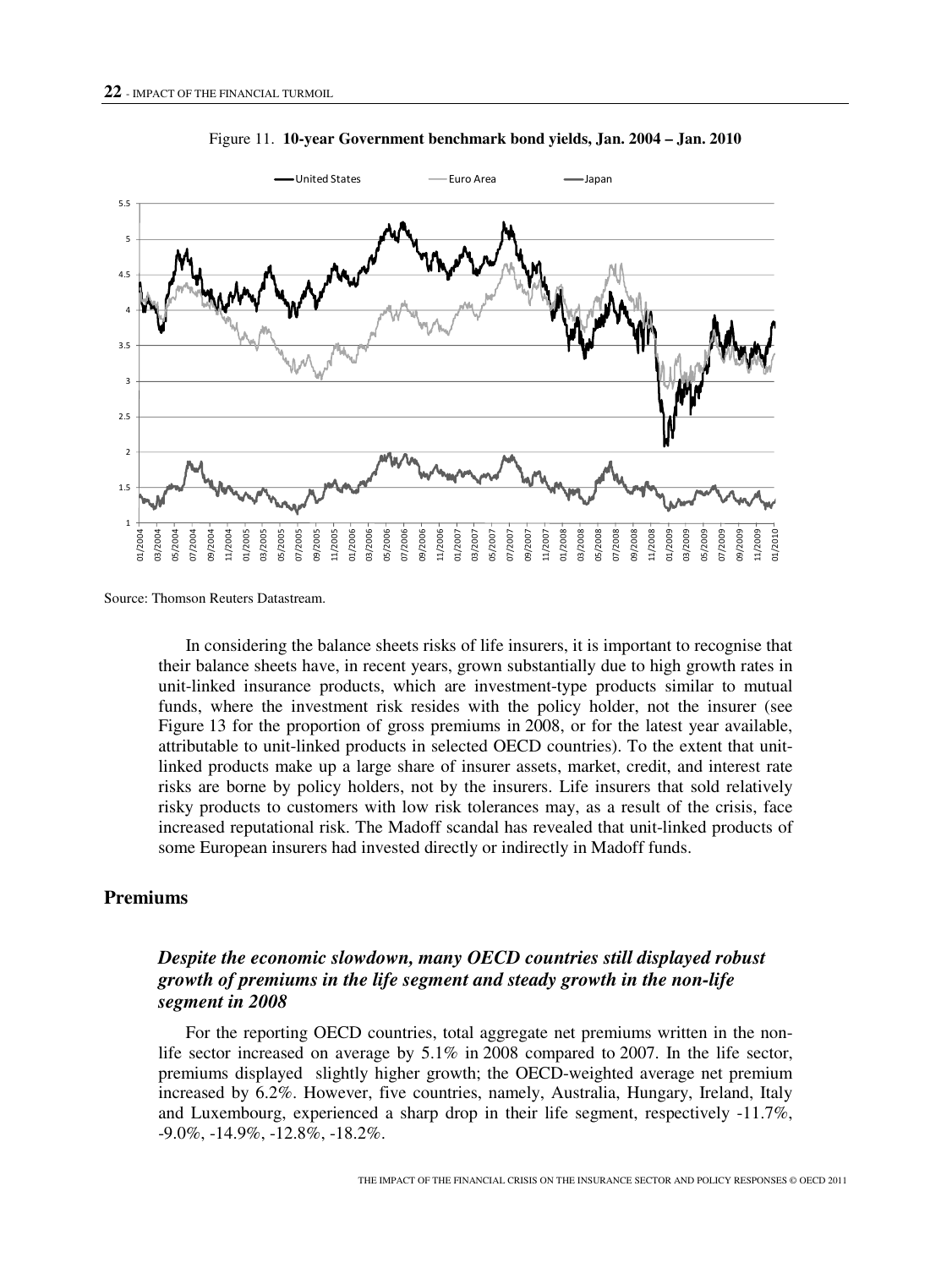



■Life Non-life

Source: OECD Insurance Statistics.

While detailed 2008 premium data is not yet available, information provided to date by member countries suggests that premium growth in unit-linked business – which has constituted an engine of premium growth and profitability for the life insurance sector in recent years – took the brunt of declines in premium growth in the life sector. With a few exceptions, it generally suffered across OECD countries due to adverse developments and volatility in equity markets. For instance, in France, it has been reported that premiums for unit-linked business fell by 42% in 2008, whereas premium growth for non-linked life insurance business remained stable; in Greece, the drop was reportedly 23%.

More generally, premium growth for life insurance products combining a savings component moderated in some countries in 2008 in light of financial market and economic conditions and heightened competition from bank products. Increased market volatility also contributed to declining sales for variable rate products as consumers shifted their focus to fixed annuities with stable returns. In some countries, the drop in sales of insurance products with a savings component was dramatic; for instance, in Finland, sales dropped by more than 40% in 2008. Moreover, in some countries (*e.g.*, Greece, France, Hungary and Poland), there was an increased trend of surrenders on life insurance policies, which may have reflected attempts to limit losses, liquidity strains facing policy holders, or investment reallocation.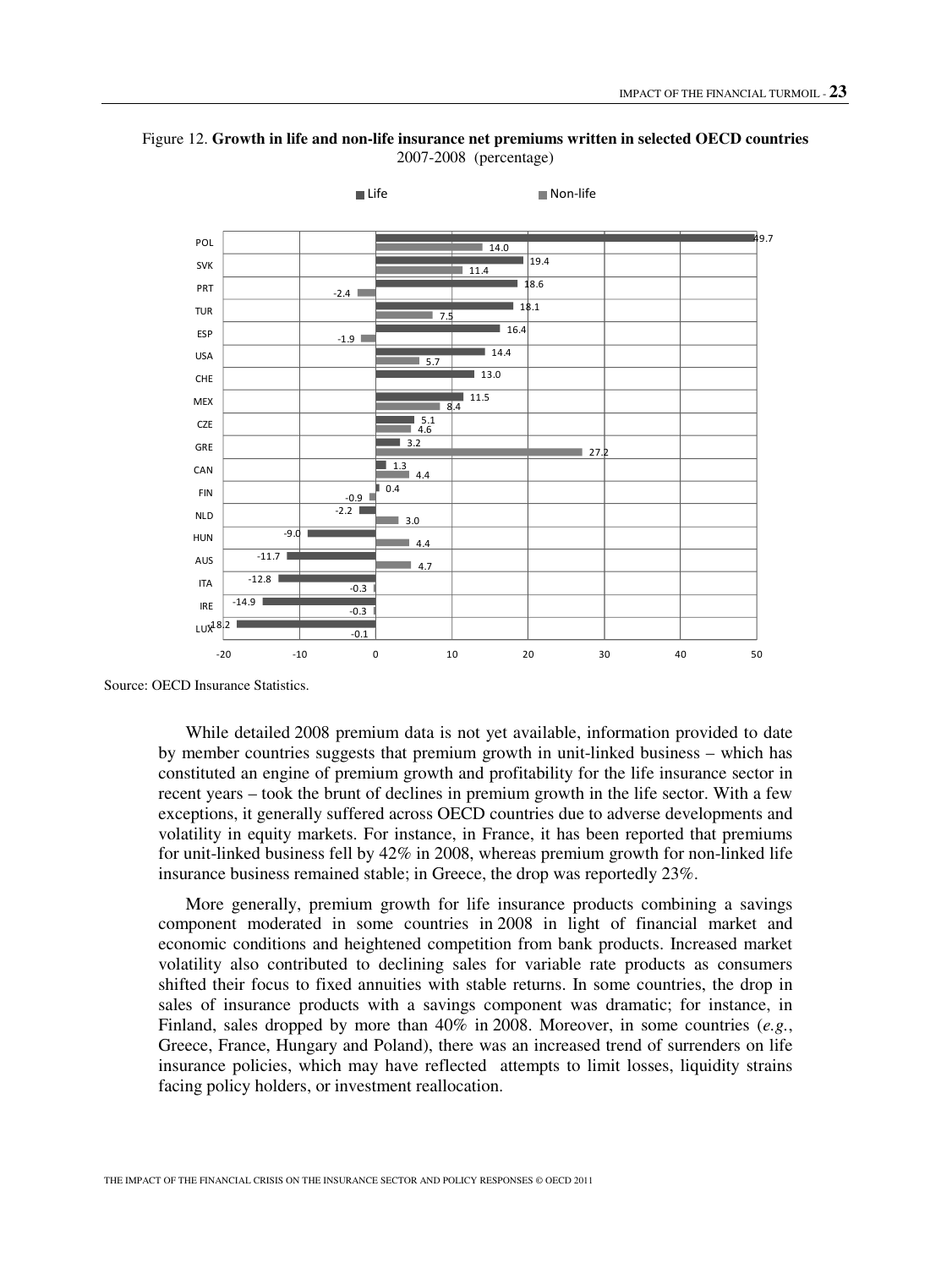



Percentage of total life insurance

Note: (1) Data refers to the year 2007, (2) Direct business only. Source: OECD Insurance Statistics.

## **Claims**

### *Growth in claim payments between 2007-08 was highest in the life segment*

On the basis of available data, a fairly sharp increase in gross claim payments, above 10%, occurred in the period in twelve OECD countries out of nineteen for which such information was available. Figure 14 shows four groups of countries. The first group consists of countries for which growth in total gross claim payments were steady in the range from 20% to 56%. This is the case of Austria, Belgium, Ireland, Luxembourg, Poland, Portugal, the Slovak Republic and Switzerland. The second group consists of Czech Republic, Finland, France, Greece, Mexico, Spain and Turkey that exhibited a moderate 2008 growth ranging from 9% to 15%. The third group, comprising Canada and the Netherlands, reported almost no growth or a slight decline in total gross claim premiums, respectively 1% and -3%. Finally, the fourth group consists of Australia and Germany that reported a sharp decrease in total gross claims, respectively -20 and -35%.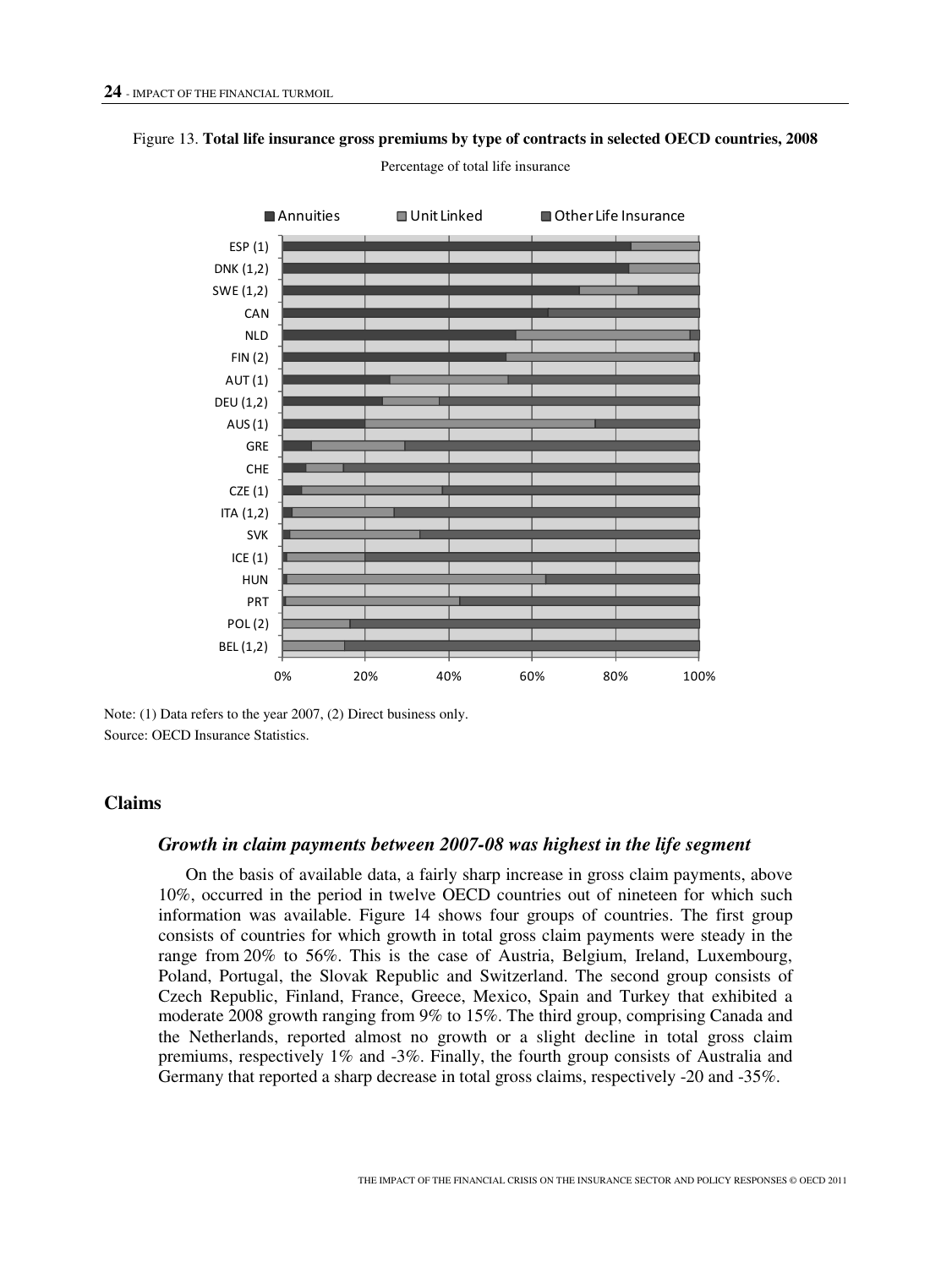

Figure 14. **Growth in total gross claim payments in selected OECD countries, 2007-2008**  (percentage)

Source: OECD Insurance Statistics.

## **Combined ratio**

The underwriting combined ratio<sup>12</sup> measures core business profitability and allows the sources of profitability to be highlighted. An improvement in the combined ratio can be due to higher premiums, better cost control and/or more rigorous management of risks covered in insurance classes. Typically, a combined ratio of more than 100% represents an underwriting loss for the non-life insurer. A company with a combined ratio over 100% may nevertheless remain profitable due to investment earnings. An improved underwriting performance was observed only in Germany while in Austria, Canada and the Netherlands it remained stable (in the range +/- 5%). Ireland, Luxembourg and Switzerland experienced a substantial increase of their combined ratio (respectively, 33%, 44% and 139%).

In the non-life segment, the loss ratio<sup>13</sup> improved in Germany, and slightly in Australia and Canada (see Figure 16). Evidence suggests that while in Europe there have been no major catastrophes in 2008, a higher frequency of smaller weather-related events occurred, impacting negatively the loss ratios of major European insurance companies.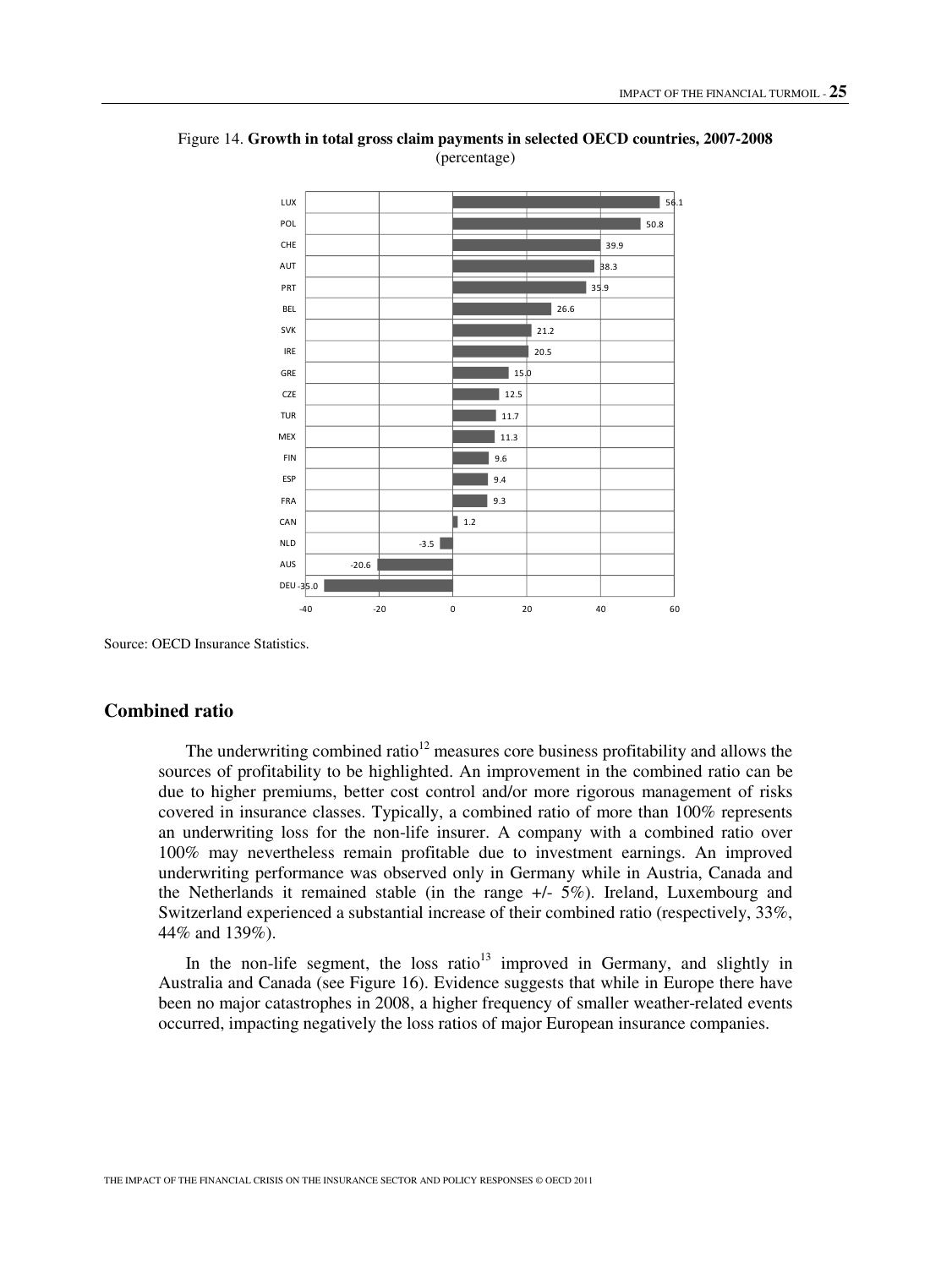

Figure 15. **Non-life combined ratio in selected OECD countries, 2007-2008** 

Source: OECD Insurance Statistics.



Figure 16. **Non-life loss ratio in selected OECD countries, 2007-2008**

 $2008 - 2007$ 

Note: Given uncertainty regarding how countries have reallocated the business of the composite segment across the life and nonlife segments and the need to ensure comparability across countries, the loss and combined ratios were not calculated for Belgium, Czech Republic, France, Greece, Mexico, Portugal, Slovak Republic, Spain and Turkey. [Note: The Secretariat is examining this issue to see if it can be resolved prior to publication].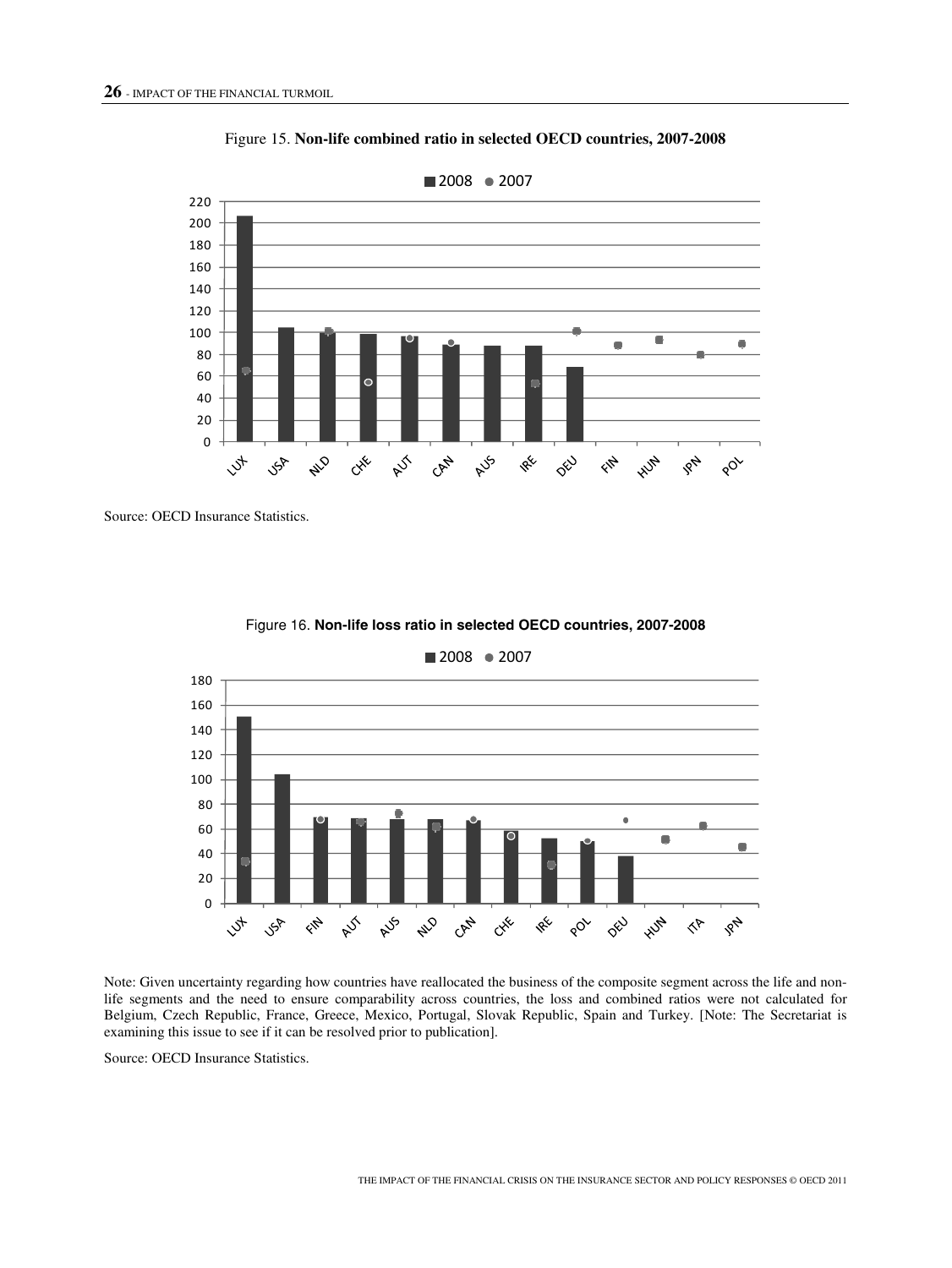### **Profitability**

### *The profitability of the insurance sector was affected by the crisis in 2008*

Industry profitability in 2008 in OECD countries (for which data is available) varied across countries and, within countries, across industry segments. Industry-level return on assets (ROA) and return on equity (ROE) have been used as indicators of profitability (at a company level, the former provides an indications of the return a company is generating on the firm's assets, and the latter an indication of the return a company is generating on its owners' investments). In a number of countries, industry ROA in 2008 was positive and, in some cases, relatively elevated, such as in France, Mexico, Poland and Turkey, However, in other countries, industry ROA fell below zero, for instance in Belgium, Finland, and the United States (see Figure 17). Similarly, industry-level ROE performance in a number of OECD countries was strong in 2008. However, there are a few country instances where ROE was significantly negative, such as in the life sector in Italy, Portugal and the United States, while Belgium recorded a sharp drop in all segments (see Figure 18).



Figure 17. **Return on assets (ROA) by type of segment in selected OECD countries, 2008(1)**

Note: (1) For the life segment, assets exclude unit-linked products. ROA was calculated by dividing segment net income for 2008 by average segment assets over 2007 and 2008. Source: OECD Insurance Statistics.

As not all changes in a firm's balance sheet position flow into the income statement, but rather appear as changes in equity, it is helpful to examine changes in equity. This is particularly relevant for insurers since they hold held-to-maturity assets whose changes in value are not, under accounting standards, reflected in income until sale or impairment; instead, mark-to-market gains and losses flow directly into equity. Figure 19 provides a snapshot of changes in industry-wide equity levels from 2007 to 2008. In countries such as Belgium, France, and Portugal, the equity position across segments were severely impacted by the financial crisis, particularly in the life and composite sectors. Other countries, such as Italy, and the U.S., registered material declines, while, in other countries, such as Slovakia, the picture was more mixed. In a few countries, such as Luxembourg, Mexico, and Turkey, the life or non-life industries (or both such as in Turkey) recorded strong positive changes in equity.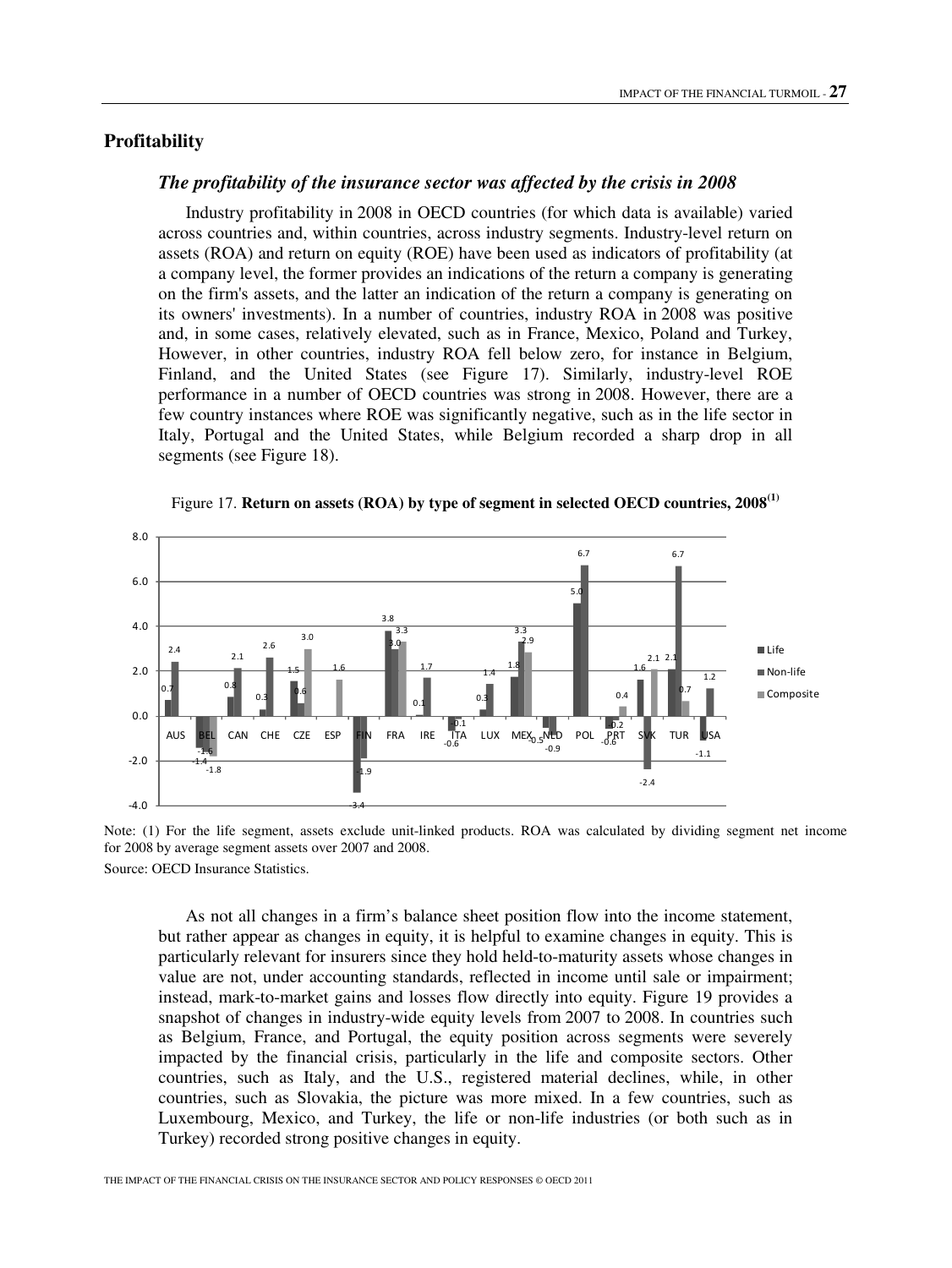

Figure 18. **Return on equity (ROE) by type of segment in selected OECD countries, 2008(1)**

Note: (1) ROE was calculated by dividing segment net income for 2008 by average segment equity over 2007 and 2008. Source: OECD Insurance Statistics.



Life Non-life Composite

Figure 19. **Change in equity position (2007-2008)** 

Source: OECD Insurance Statistics.

THE IMPACT OF THE FINANCIAL CRISIS ON THE INSURANCE SECTOR AND POLICY RESPONSES © OECD 2011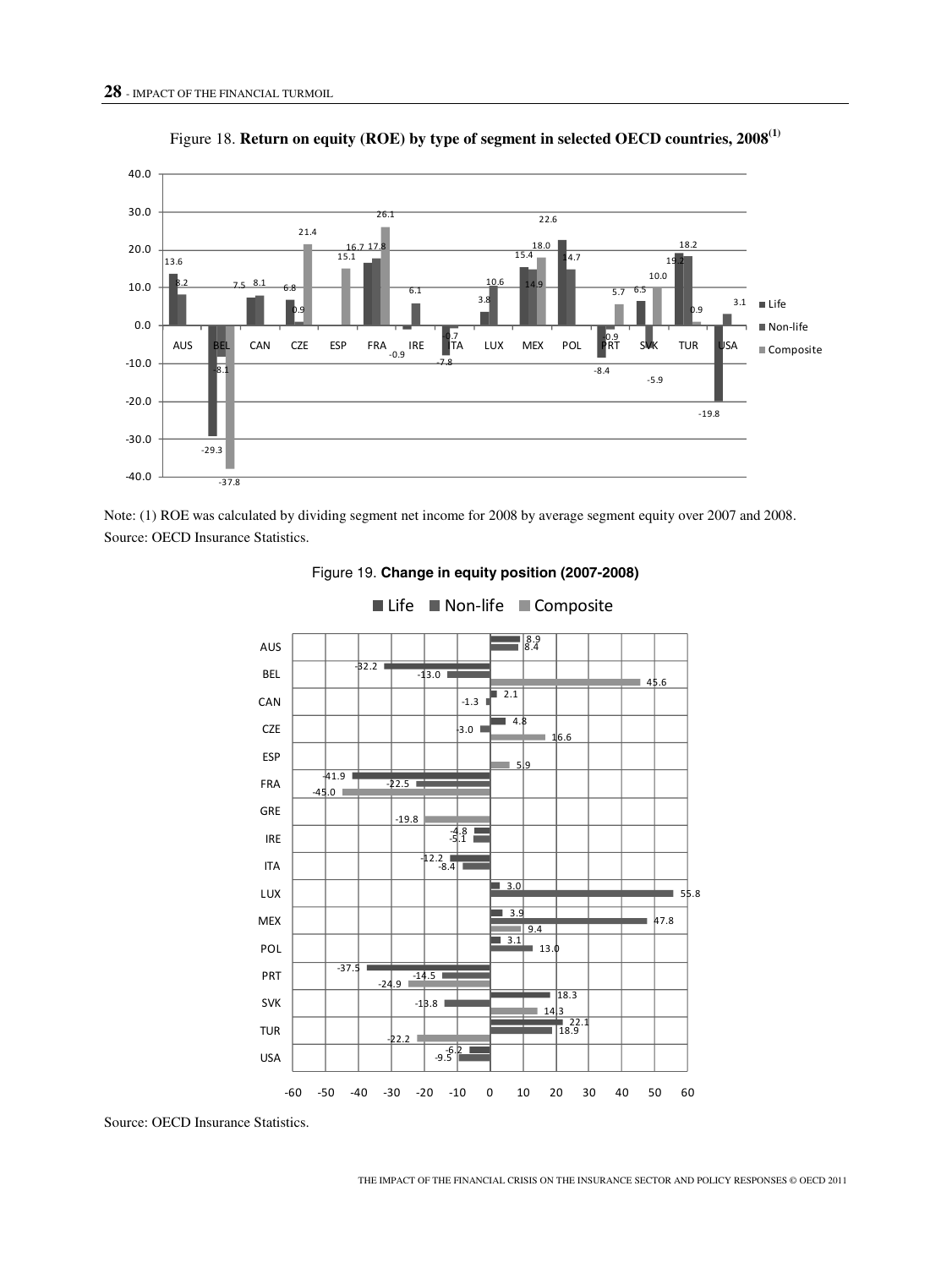### **Solvency**

# *The crisis started having an important impact on industry solvency positions in 2008*

The solvency margin, which puts available own resources in relation to the own resource requirement, shows that most countries, for which such information was available as of December 2008, still display solvency buffers over minimum statutory solvency requirements (see Table 2). However, there are countries in which the market turmoil and economic crisis had a significant impact on industry solvency position in 2008.

For instance, available solvency levels approached minimal levels in the life segment, for instance in Spain and, to a lesser extent, France, Italy, and Portugal. Table 1 (see earlier) shows the capital that has been raised by publicly traded insurers to replenish capital and raise solvency buffers. Given differences among countries (particularly outside the EU) in the calculation of solvency requirements, it is difficult to perform international comparisons of industry solvency levels.

| Table 2. Solvency margin <sup>14</sup> by type of segment in selected OECD and non-OECD countries |
|---------------------------------------------------------------------------------------------------|
| 2007-2008                                                                                         |
|                                                                                                   |

| Country    |                      | Life insurance |           | Non-life insurance | Composite undertakings |       |  |
|------------|----------------------|----------------|-----------|--------------------|------------------------|-------|--|
|            | 2007                 | 2008           | 2007      | 2008               | 2007                   | 2008  |  |
| <b>AUS</b> | $\ddot{\phantom{a}}$ | . .            | 201.9     | $185.9$            |                        |       |  |
| <b>AUT</b> | 163.9                | 202.3          | 434.2     | $539.6$ .          |                        |       |  |
| <b>BEL</b> | 160.4                | 186.5          | 394.5     | 451.1              | 214.0                  | 207.9 |  |
| CAN        | 222.4                | 225.6          | 240.1     | $236.4$            |                        |       |  |
| <b>CHE</b> | . .                  | $201.8$ .      |           | $325.3$            |                        |       |  |
| CZE        | $284.5$ .            |                | $393.8$ . |                    |                        |       |  |
| <b>DEU</b> | $207.2$ .            |                | $308.4$   |                    |                        |       |  |
| <b>ESP</b> | 198.1                | 112.6          | 342.6     | $321.2$            |                        |       |  |
| <b>FIN</b> | 359.0                | 242.8          | 372.6     | $287.3$ .          |                        |       |  |
| <b>FRA</b> | 259.5                | 168.9          | 705.2     | 450.1              | 262.6                  | 139.4 |  |
| <b>HUN</b> |                      | $202.2$        |           |                    |                        |       |  |
| <b>IRE</b> | 296.0                | 217.4          | 359.4     | $368.7$            |                        |       |  |
| <b>ITA</b> | 191.0                | 170.5          | 274.2     | $263.1$            |                        |       |  |
| <b>LUX</b> | 158.6                | 164.5          | 295.4     | $289.2$ .          |                        |       |  |
| <b>MEX</b> | 222.5                | 290.4          | 161.4     | 170.4              | 178.1                  | 172.4 |  |
| <b>NLD</b> | $262.6$              |                | $275.0$   |                    |                        |       |  |
| <b>POL</b> | 347.3                | 285.8          | 667.0     | $642.7$            |                        |       |  |
| <b>PRT</b> | 148.4                | 139.6          | 221.0     | 200.0              | 165.4                  | 154.3 |  |
| <b>SVK</b> | 247.2                | 363.8          | 672.6     | 608.0              | 270.3                  | 311.6 |  |
| <b>TUR</b> | 295.6                | 309.4          | 140.0     | 148.0              | 366.4                  | 351.0 |  |

Note: There are no composite undertakings in Denmark, Finland, Germany, Iceland, Japan, Korea, Poland, and the United States. In Turkey, composite companies are no longer permitted to operate; therefore, composite companies refer only to those non-life companies that still have outstanding life insurance policies in their portfolio.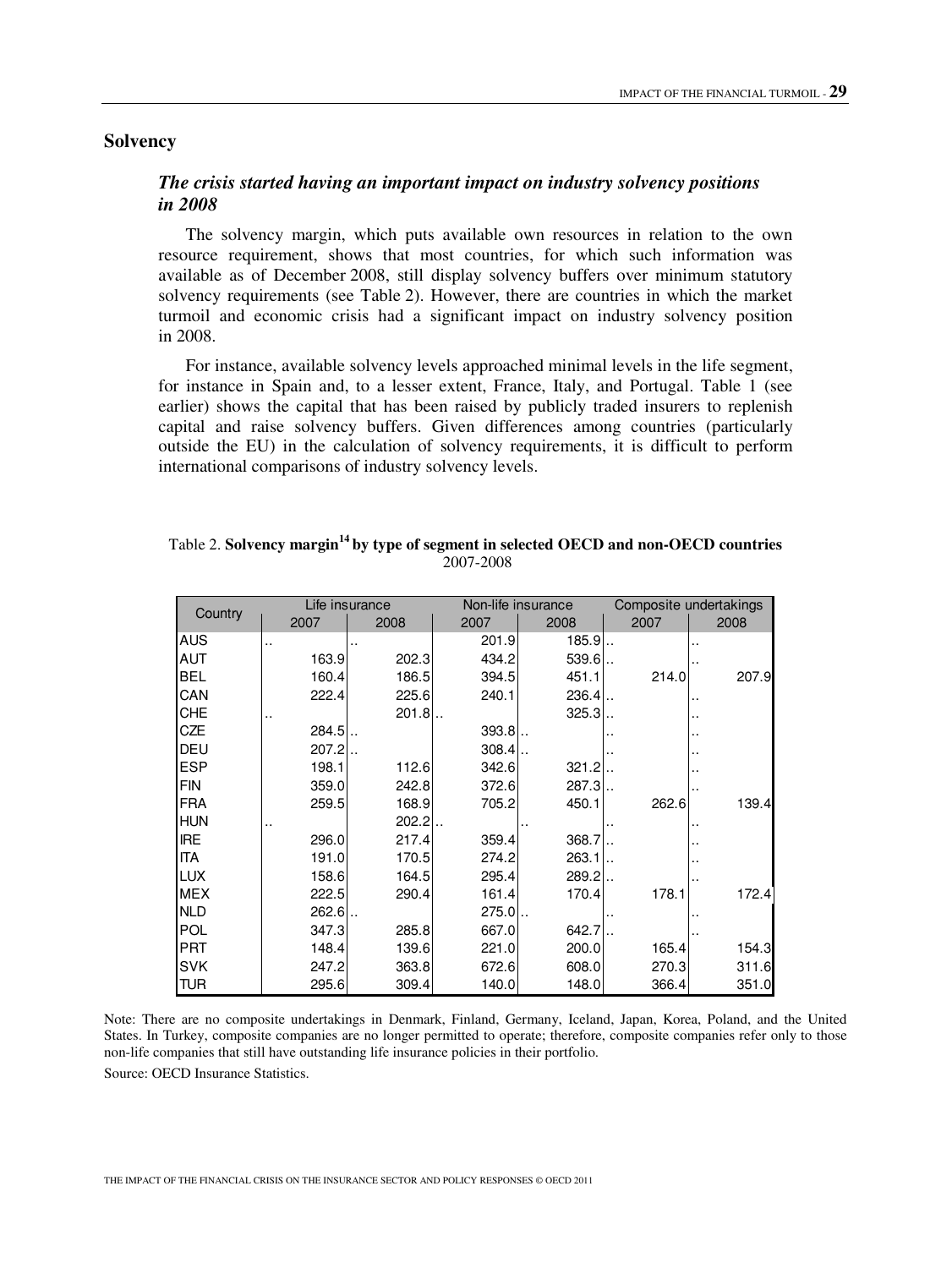# **Impact of the crisis on credit insurance markets**

### *Dislocation and retrenchment*

The financial crisis, and the economic crisis that has followed, has had an important impact on specific lines of non-life business, such as director and officer liability and professional liability, given the relationship between rising corporate insolvencies and ensuing litigation; these insolvency-related lines of business have reported large increases in premiums and some reduction in reinsurance capacity.15 Possibly the greatest impact, however, has been on the availability of insurance used to facilitate commercial relationships, namely trade credit insurance (hereinafter called "credit insurance"). Credit insurance offers protection to firms supplying goods and services on credit against nonpayment by their clients, due generally to client insolvency or default. Credit insurance has been referred to as the "life insurance" of companies: "Credit insurance…protects one of the key assets of the balance sheet, which is trade receivables".16 This assertion is especially true as bank credit may depend on the existence of a credit insurance policy.

The implicit or explicit provision of credit by sellers to buyers is a common practice in OECD countries. For instance, in Spain, it is reported that 60% of GDP involved the extension of trade credit to buyers, with credit insurance coverage estimated to be 30% of the total volume of trade credit, or roughly EUR 200 billion.<sup>17,18</sup> In France, credit insurance covered, in 2008, roughly one quarter of company receivables in France, or approximately EUR 320 billion,<sup>19</sup> with a majority of risks covered by credit insurance linked to small and medium-sized companies. In the U.K., in 2008, credit insurers insured over £300 billion of turnover, covering over 14,000 UK clients in transactions with over 250,000 U.K. businesses. A private-sector credit insurer, Coface, has noted that for every 5 euros of short-term credit given to firms, 1 euro comes from banks while 4 euros come from suppliers.<sup>20</sup>

According to Marsh, total annual premium income for credit insurance in 2008 was over USD 8 billion, with 90% of business conducted by three major firms, Euler Hermes (36%), Atradius (31%), and Coface (20%).<sup>21</sup> In the past five years, the exposure levels of these credit insurers reportedly grew as they competed for market share through price competition that involved the assumption of increasingly marginal risks.<sup>22</sup> With the financial crisis introducing significantly worsened credit conditions in 2008 and early 2009, resulting in a rising number of payment defaults and corporate insolvencies, credit insurers started facing fast-rising claims, with loss ratios rising to 73% at Coface, 78% at Euler Hermes, and 99% at Atradius in 2008; these negative trends continued in early 2009 with Euler reporting an 88% loss ratio and Coface 116% in the first half of  $2009<sup>23</sup>$  In order to contain rising losses, the major credit insurers began reducing their exposures to specific countries, sectors, and buyers, leaving suppliers with either reduced levels of coverage or, in some cases, a full withdrawal of coverage<sup>24</sup>. Some industry sectors and countries reportedly became "off-cover" and loss-making policies experienced significant premium increases.<sup>25</sup> The sectors considered to be difficult to insure included construction, retail, commodities, electronic consumer goods, automobiles, and transport.<sup>26</sup> Moreover, multi-year credit insurance policies became difficult to find.<sup>27</sup>At the same time as coverage was being reduced, there was increased demand for credit insurance products given the desire of suppliers to control their risks in an increasingly turbulent economic and financial environment.

Concerns have been raised in a number of OECD countries about the "domino effect" of bankruptcies among suppliers caused by the reduction or withdrawal of credit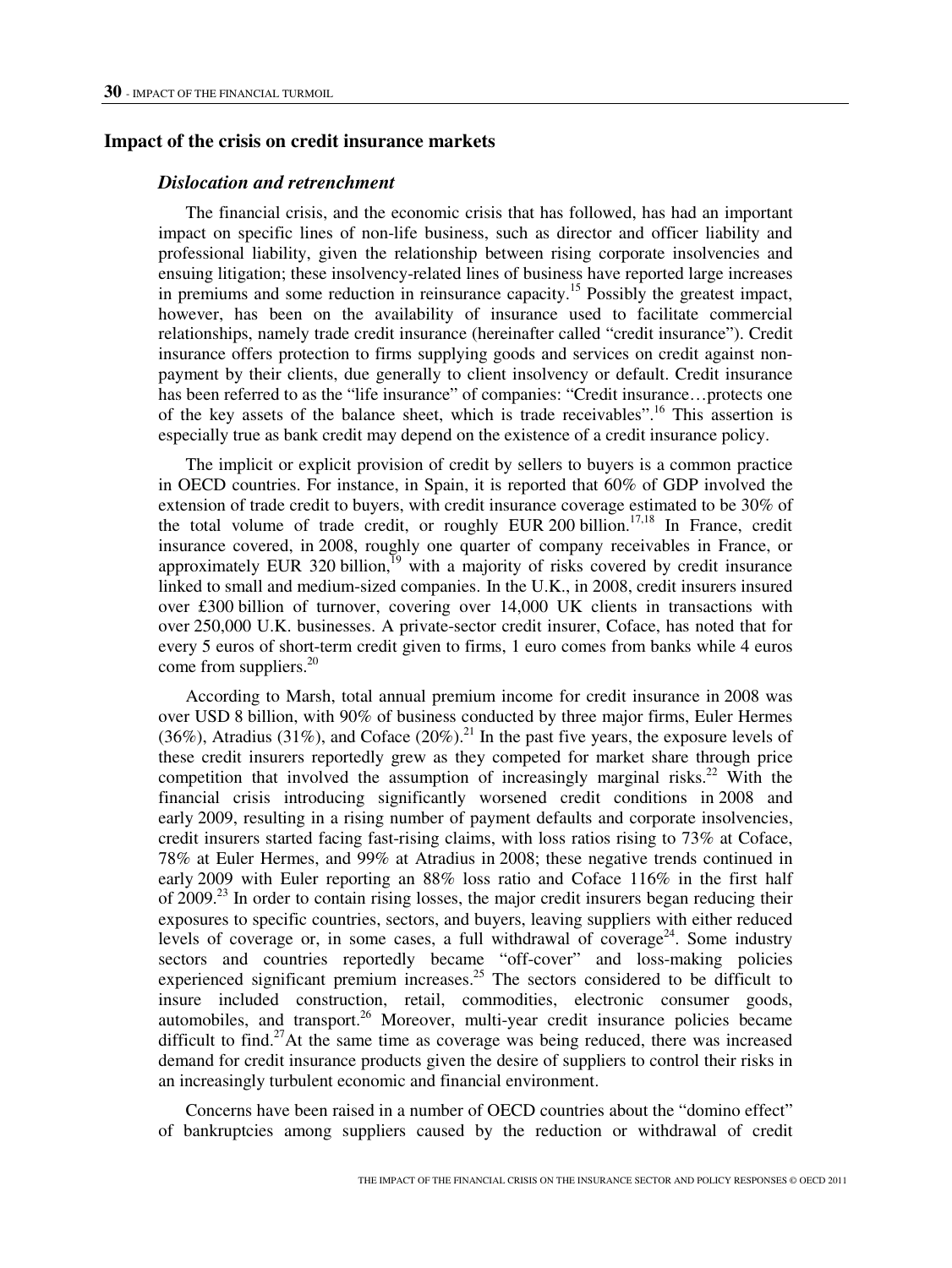insurance, threatening supply chains throughout the economy. Buyers slip into bankruptcy in the absence of trade credit; meanwhile, suppliers cut back on sales as a means of managing credit risks, further restricting trade credit and creating spillover problems, while other firms may still continue to do business and provide trade credit to high-risk buyers, but then potentially find themselves in bankruptcy as a result. Furthermore, some banks may be cutting back lending to small businesses with reduced or withdrawn coverage<sup>28</sup>, thereby reinforcing the domino effect. Concerns about the domino effect led to calls for government intervention in credit insurance markets (particularly export credit insurance), which resulted, in some countries, in the creation of special temporary programs, mainly in support of export-oriented trade. For instance, the Confederation of British Industry called on the U.K. government or Bank of England to be the domestic credit "insurer of last resort" as a temporary measure.<sup>29</sup>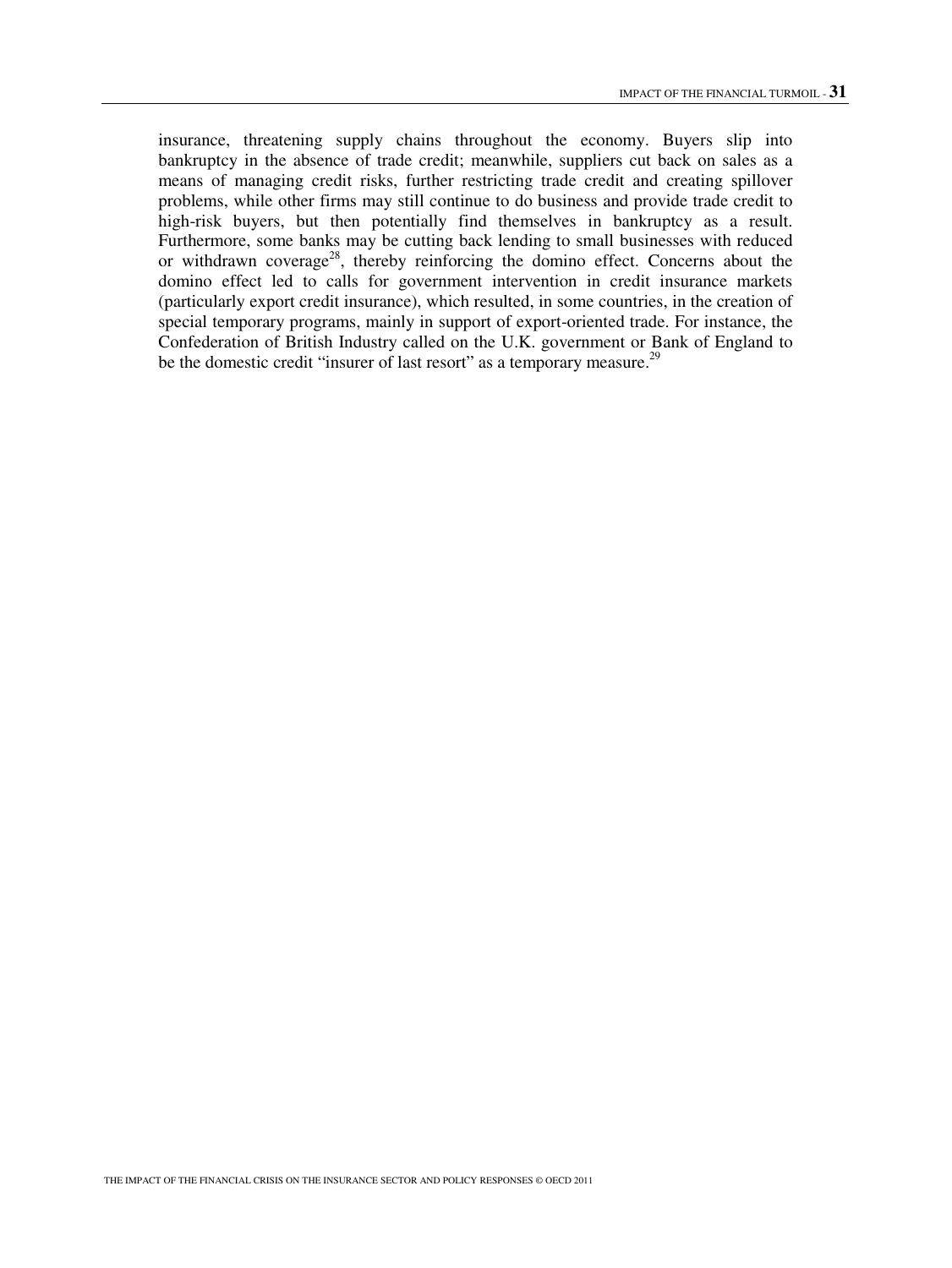# **Interpretation of statistical data**

Analysis based on balance sheet data has its limits, because shifts in risk exposure through the use of off-balance sheet instruments (*e.g.* interest rate swaps) or within the bond portfolio (*e.g.* towards longer-term bonds) may not be visible. Due to the lack of consistency in accounting standards followed across countries, some caution should be taken when interpreting the data. This complicates risk exposure assessments. Moreover, allocations to alternative investments are typically lumped together with "other investments". For such reasons, assessment that draws from official administrative data could be usefully supplemented by evidence from additional sources such as micro data from major insurance companies worldwide.

| <b>Country</b>            | <b>Valuation methods (as of May 2009)</b> |
|---------------------------|-------------------------------------------|
| Australia                 | Mark-To-Market                            |
| Austria                   | Book value                                |
| Belgium                   | Book value                                |
| Canada                    | Mark-To-Market                            |
| <b>Czech Republic</b>     | Mark-To-Market                            |
| Finland                   | Mark-To-Market                            |
| France                    | n.d.                                      |
| Greece                    | n.d.                                      |
| Germany                   | n.d.                                      |
| Hungary                   | Book value                                |
| Italy                     | Book value                                |
| Japan                     | Mark-To-Market                            |
| Mexico                    | n.d.                                      |
| Netherlands               | n.d.                                      |
| Poland                    | n.d.                                      |
| Portugal                  | Mark-To-Market                            |
| <b>Russian Federation</b> | n.d.                                      |
| Slovak Republic           | Book value                                |
| Spain                     | Book value                                |
| Turkey                    | Mark-To-Market                            |
| <b>United States</b>      | n.d.                                      |

#### Table 3. **Asset valuation methodologies across countries**

# *Conventional signs*

n.a.: not applicable n.a.: not available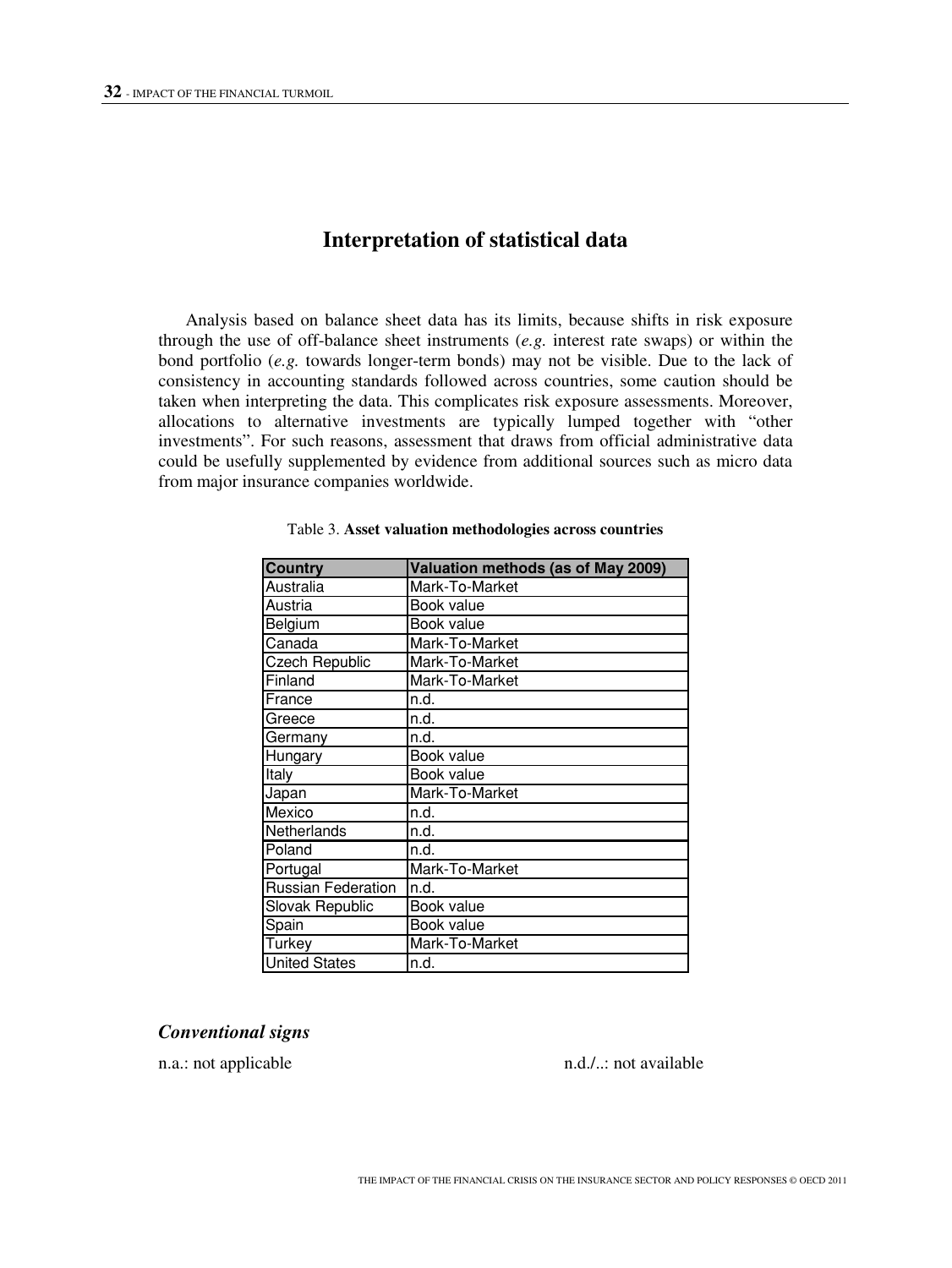## **Notes**

- 1. For further details on the role of monoline insurers in the financial crisis, see Sebastian Schich (2008), "Challenges Relating to Financial Guarantee Insurance", *Financial Market Trends* Vol. 2008/1, OECD, Paris.
- 2. See Sebastian Schich (2010), "Insurance Companies and the Financial Crisis", *Financial Market Trends* Vol. 2009/2, OECD, Paris.
- 3. See section on the *Impact of the crisis on credit insurance markets*, at end of Part A.
- 4. Financial data on pension undertakings operating solely in the retirement branch is excluded from all data on Turkish insurers.
- 5. In Turkey, composite companies are no longer permitted to operate; therefore, composite companies refer only to those non-life companies that still have outstanding life insurance policies in their portfolio.
- 6. Based on simple, unweighted averages.
- 7. Excluding assets linked to unit-linked products sold to policyholders.
- 8. Excluding assets linked to unit-linked products sold to policyholders.
- 9. Life, non-life and composite.
- 10. Excluding assets linked to unit-linked products sold to policyholders.
- 11. Life, non-life and composite.
- 12. Combined ratio = "Loss ratio" + "Expense ratio", where Expense ratio = (Gross operating expenses + commissions) / Gross earned premiums.
- 13. In order to be able to compare figures across countries, a simplified calculation of the loss ratio was used, as follows: gross claims paid as percentage of gross written premiums (the latter used as a proxy for gross earned premiums).
- 14. Solvency ratio (in  $\%$ ) = (available solvency capital / required solvency capital) x100. The purpose of the table is to highlight trends within a country, not across countries, given differences in solvency regulation.
- 15. See, for instance*, Casualty Specialty Update*, Guy Carpenter, September 2009, p. 5.
- 16. "What is trade credit insurance?", Adeline Teoh, *Dynamic Export*, 24 April 2009.
- 17. "Unas 45.000 empresas se beneficiarán de los avales de seguro de crédito del Consorcio de Compensación", Europa Press, 27 March 2009, from *www.lukor.com*
- 18. "Consorcio de Compensación de Seguros avalará operaciones de seguro de crédito, con un mínimo del 5%", Europa Press, 27 March 2009, from *www.lukor.com*.
- 19. See Communique de presse, "Dispositif de soutien et d'accompagnement à l'assurance crédit", 27 novembre 2008 (from *www.minefe.gouv.fr*)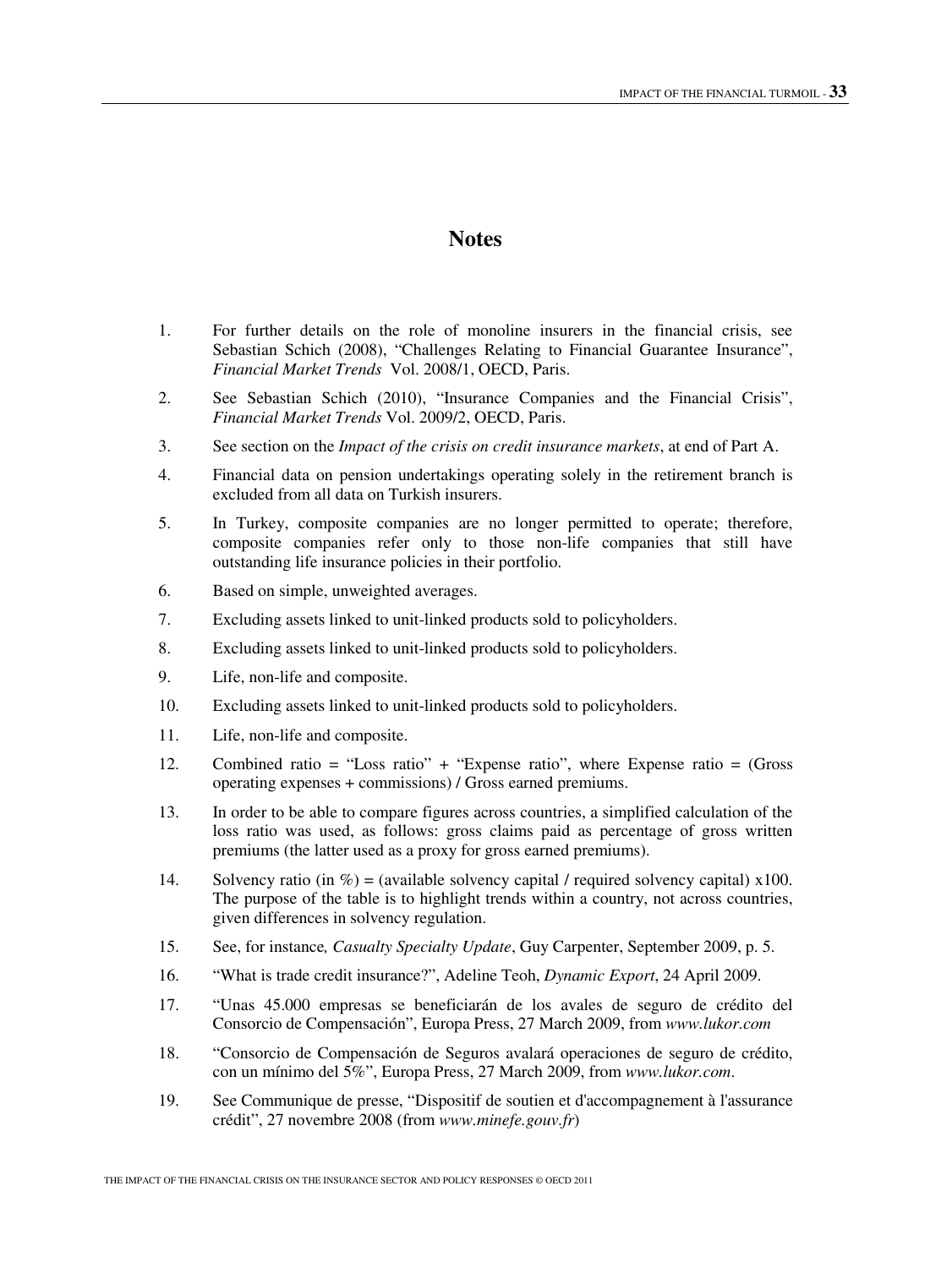- 20. *RiskAssur hebdo*, 30 March 2009.
- 21. See *Trade Credit Insurance and the Global Credit Crisis* (Marsh, September 2009), p.1 (see global.marsh.com).
- 22. Ibid, p.1.
- 23. Ibid, p.1; Coface press release, "Coface continues to play its role, supporting companies despite the crisis", 4 September 2009 (see *www.coface.com*).
- 24. In Spain, for instance, in Spain, for instance, it is reported that 15% of Spanish firms lost their credit insurance coverage during the first 9 months of 2009 (see "El 15% de las empresas españolas perdió su seguro de Crédito", Inese, 30 October 2009, from *www.inese.es*).
- 25. Ibid, p. 2.
- 26. Ibid, p. 2.
- 27. See footnote 16.
- 28. "Credit insurance difficulties threaten banks' lending", *Insurance Daily*, 17 December 2008.
- 29. See CBI press release, "CBI calls for immediate government action to protect jobs", 24 November 2008 (see *www.cbi.org.uk*).